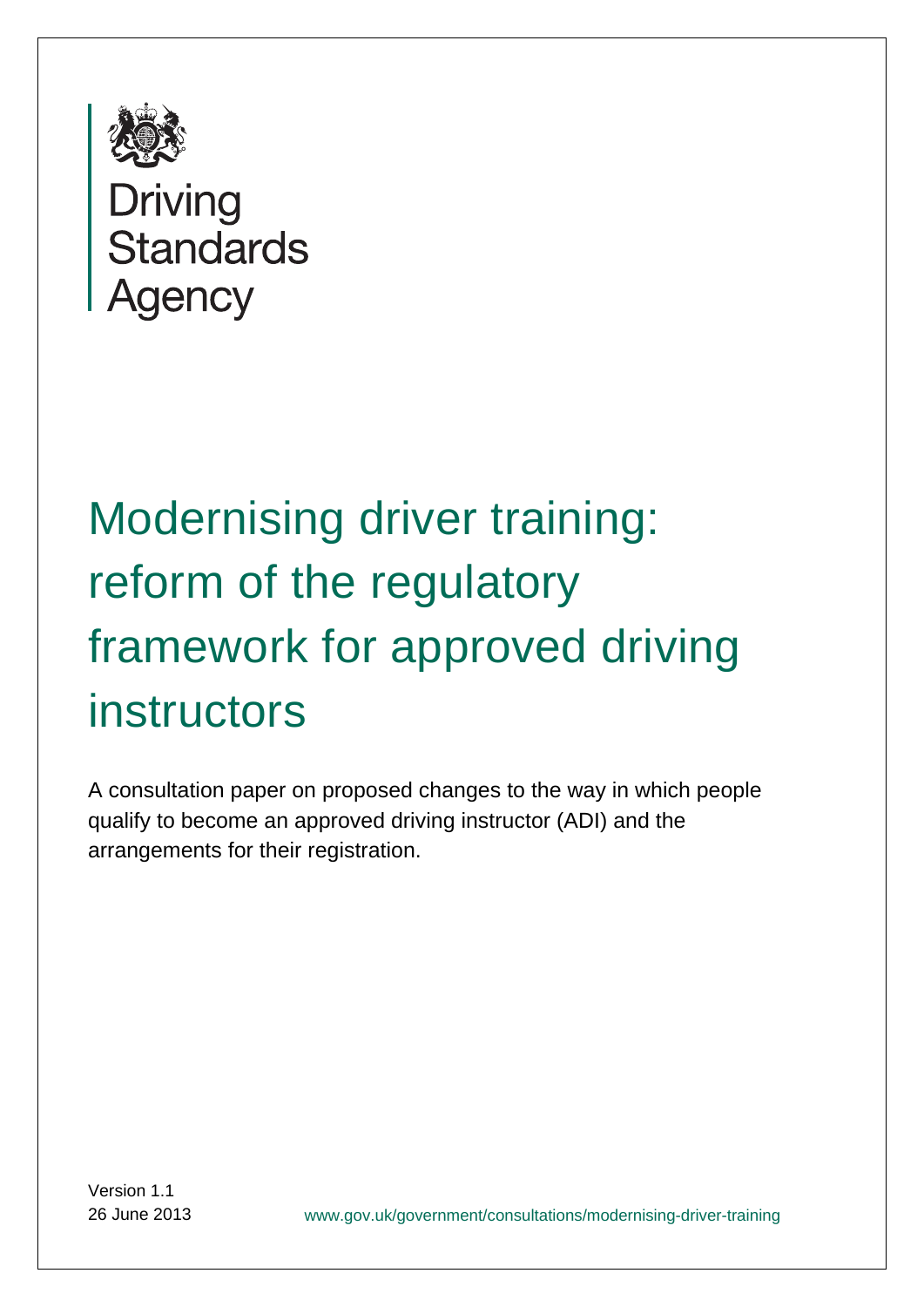# **Contents**

| Option 1: introduce a vocational qualification to replace the current qualifying test 11  |
|-------------------------------------------------------------------------------------------|
|                                                                                           |
|                                                                                           |
|                                                                                           |
|                                                                                           |
| Revisions to the standards check booking system and the fee structure for registration 21 |
|                                                                                           |
|                                                                                           |
|                                                                                           |
|                                                                                           |
|                                                                                           |
|                                                                                           |
|                                                                                           |
|                                                                                           |
|                                                                                           |
|                                                                                           |
|                                                                                           |
|                                                                                           |
|                                                                                           |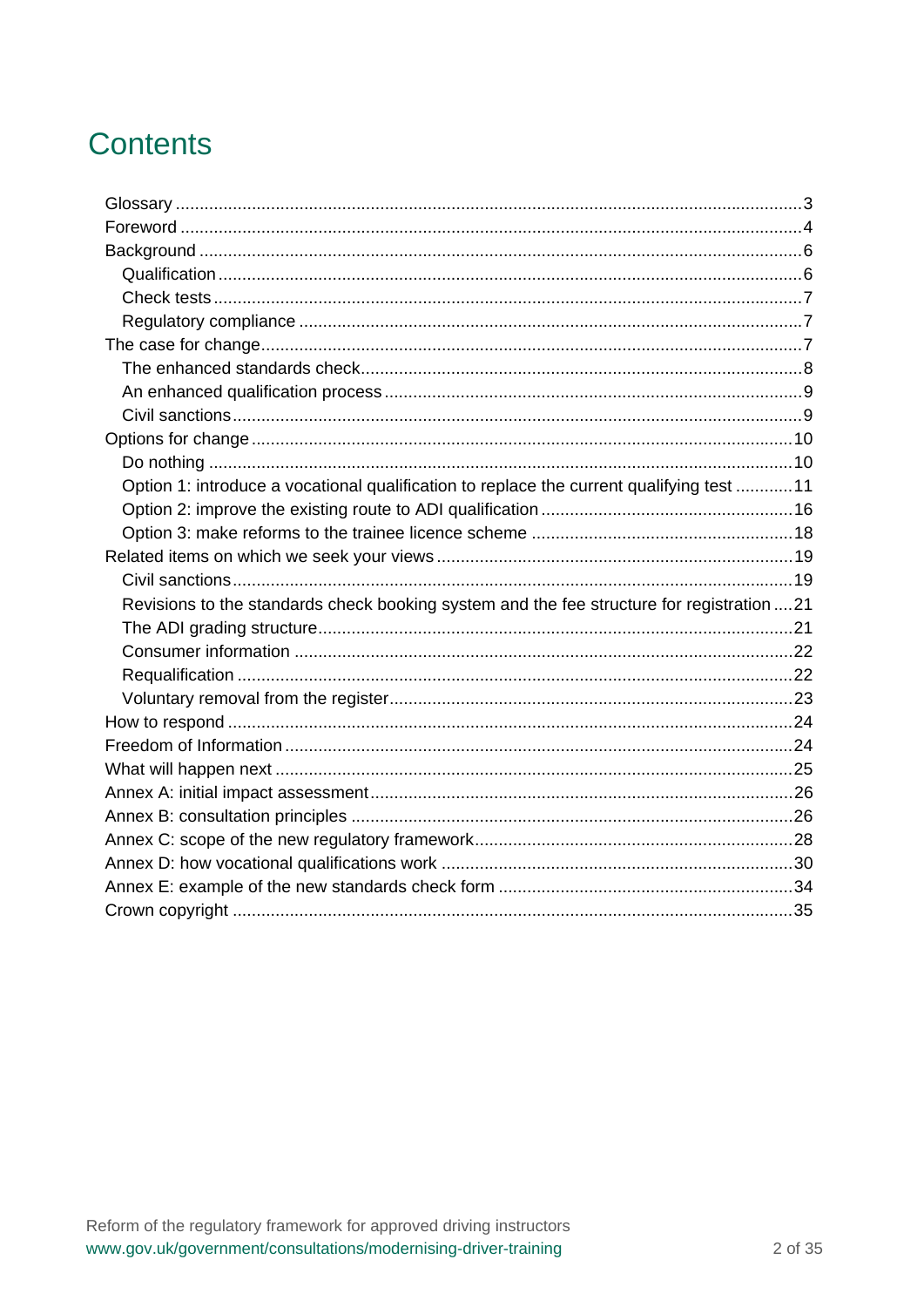# **Glossary**

| <b>Abbreviation</b> | <b>Definition</b>                                      |  |  |
|---------------------|--------------------------------------------------------|--|--|
| <b>ADI</b>          | Approved driving instructor                            |  |  |
| <b>DBS</b>          | Disclosure and Barring Service                         |  |  |
| <b>DSA</b>          | <b>Driving Standards Agency</b>                        |  |  |
| EU                  | European Union                                         |  |  |
| <b>NDS</b>          | National Driver Standards                              |  |  |
| ND/RTS              | National Driver/Rider Training Standards               |  |  |
| <b>NOS</b>          | <b>National Occupational Standards</b>                 |  |  |
| <b>ORDIT</b>        | <b>Official Register of Driver Instructor Training</b> |  |  |
| Ofqual              | Office of Qualification and Exams Regulations          |  |  |
| PDI                 | Potential driving instructor                           |  |  |
| QCF                 | <b>Qualification and Credit Framework</b>              |  |  |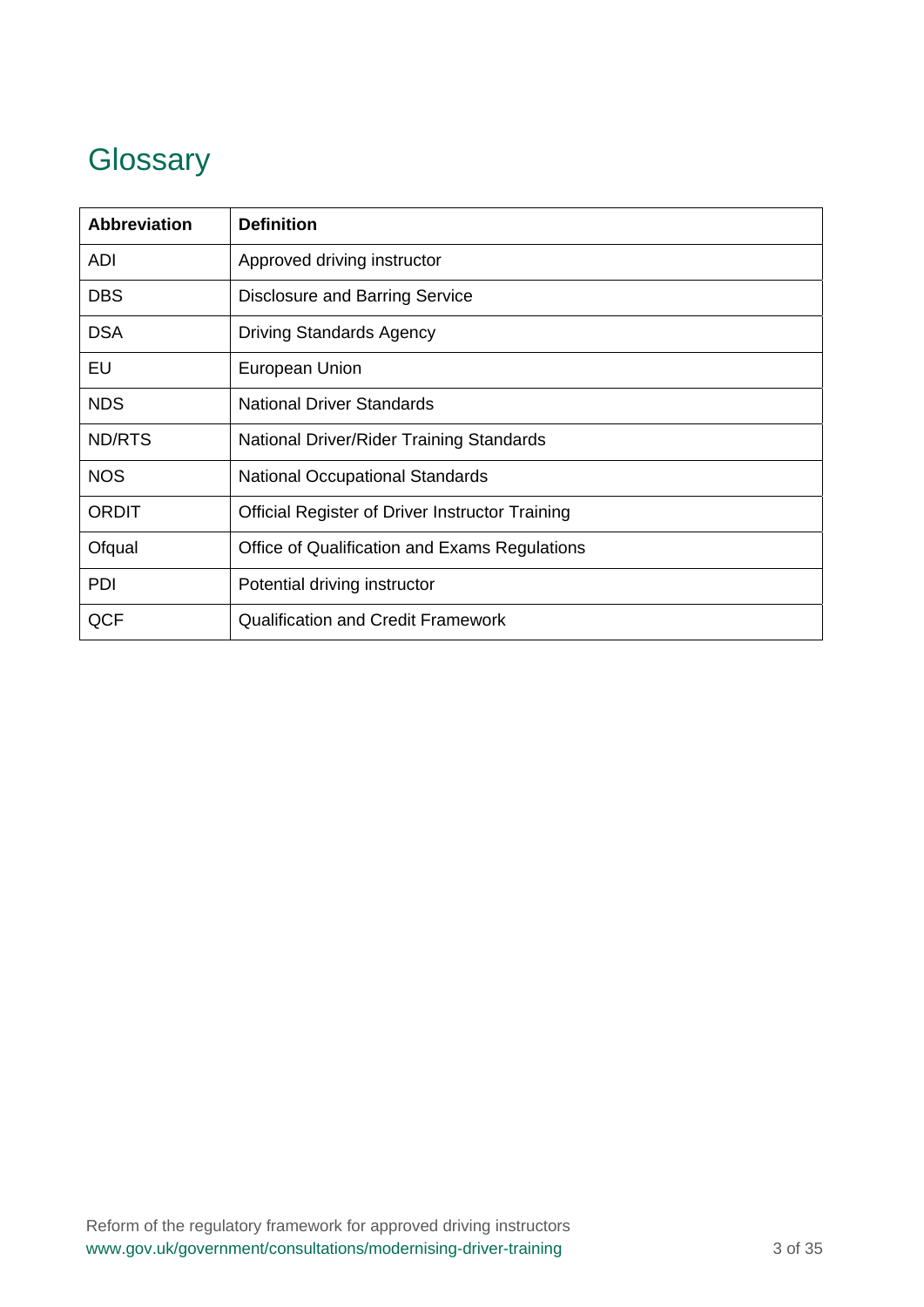# Foreword

- 1. Around 750,000 people learn to drive a car each year.<sup>1</sup> Research shows that 99%  $(742,500)$  of learner drivers take lessons from a professional instructor<sup>2</sup> and that, on average, they pay around £1,500 for 50 hours of instruction each year<sup>3</sup>. The total amount spent by learners on professional car driving instruction, each year, is therefore around £1,113,750,000.
- 2. Professional driving instructors have been regulated since the 1960s to help ensure that people receive a minimum standard of training. Regulation was put in place by creating a register of approved driving instructors (the register). Those on the register are given official approval as approved driving instructors (ADIs). The Driving Standards Agency (DSA) is the regulatory body and the register is managed by the Registrar on behalf of the Secretary of State. The regulatory framework also covers the qualification process that people must pass to enter the register. Only those on the register, or potential ADIs that have been granted a trainee licence by the Registrar, can give in-car driving instruction for money or reward.
- 3. Great Britain has some of the safest roads in the world. ADIs have contributed to this. We want to build upon current best practice and the knowledge, skills and understanding already held by ADIs. DSA has published an evidence-based ['National standard for](https://www.gov.uk/national-standard-for-driving-cars-category-b)  [driving cars \(category B\)'](https://www.gov.uk/national-standard-for-driving-cars-category-b) which sets out the competences required to be a safe and responsible driver. The supporting ['National standard for driver and rider training' s](https://www.gov.uk/national-standard-for-driver-and-rider-training)ets out the competences required by professional instructors to deliver effective driver training
- 4. A modern and fair regulatory framework can help ADIs to obtain these competences and reduce the burden on small business. DSA is not extending the regulatory framework to its other voluntary registers. It will also be looking to ensure that additional, unnecessary, burden is not placed on those who are on both the register and other voluntary registers.
- 5. In March 2013 DSA confirmed changes to the regulatory reassessment that ADIs must pass to stay on the register (the check test). The changes will encourage ADIs to review and develop their competence against the new national standards. This can be achieved with only a minor technical change to the current regulatory framework.

<sup>&</sup>lt;sup>1</sup> DSA RSIS database

 $2$  Learning to Drive; the evidence  $-2008$ 

 $3$  DFT Learning to Drive Consultation Paper (2008). It has been estimated that the average cost of learning to drive is £1,500. This includes the cost of provisional licence, test fees and lessons with a professional instructor, but not the costs of vehicle ownership or motor insurance.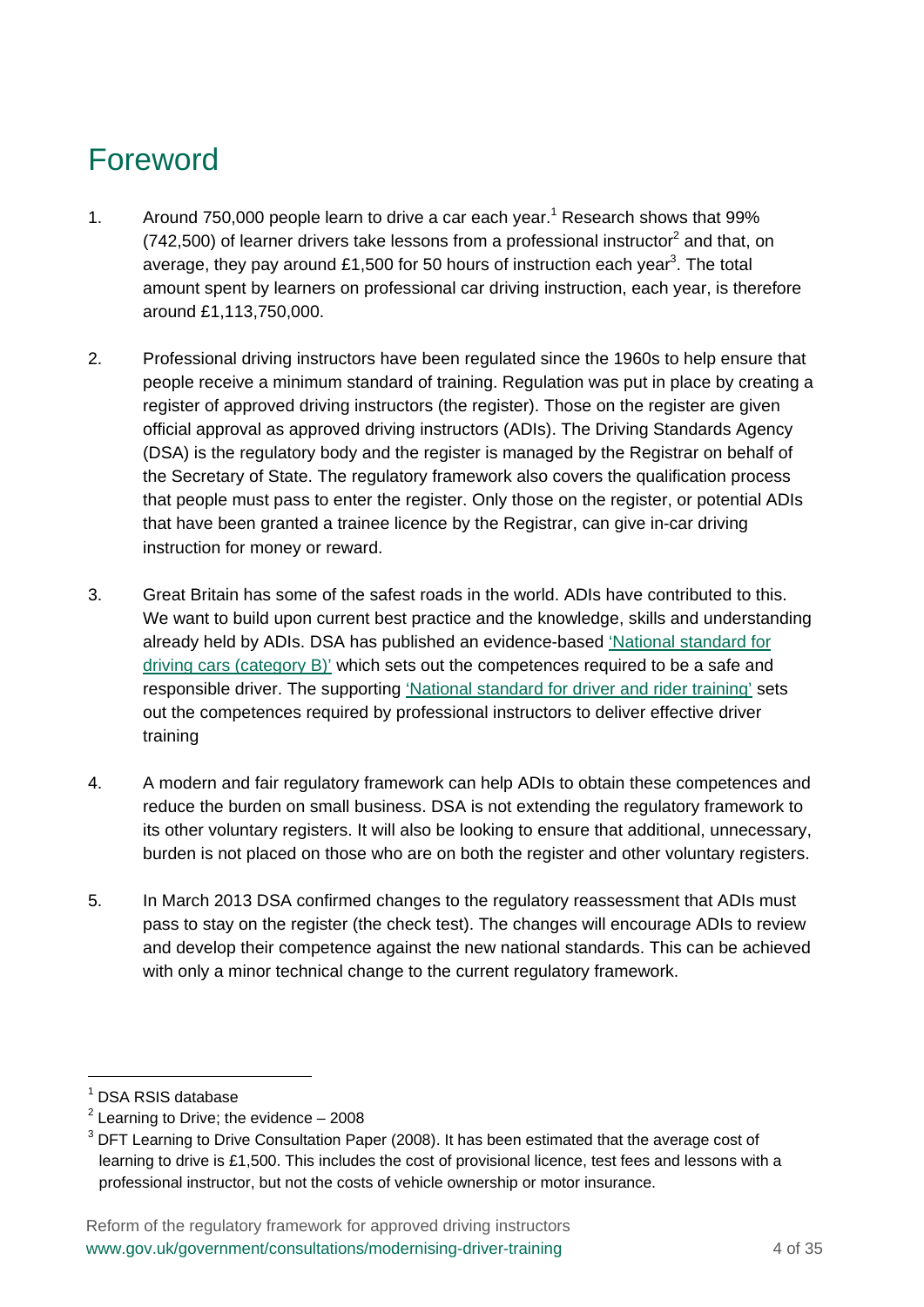6. We must also ensure that those entering the industry in the future develop the same competences. This consultation invites comments on proposed changes to the way in which people qualify to become an ADI.

One of the options – the introduction of a vocational qualification – would see regulatory responsibility for the qualification process move from DSA to the Office of Qualification and Exams Regulations (Ofqual).

- 7. As well as ensuring that the qualification process is more closely based on the national standards, the proposals aim to:
	- reform the trainee licence scheme under which those training to be ADIs can provide unsupervised on-road instruction to learner drivers during the qualifying process
	- increase the likelihood of qualification and reduce the level of time and money that is currently wasted by many applicants
- 8. We also seek your views on possible changes relating to the register and registration:
	- the Registrar being able to issue a financial penalty for regulatory non-compliance (civil sanctions)
	- changes to the process by which standards checks are booked
	- changes to the ADI registration fee structure
	- changes to the ADI grading structure
	- extending consumer information on ADIs
	- changes to the re-registration process for ADIs whose registration has lapsed for more than 12 months
	- allowing an ADI to request voluntary removal from the register

Some of these changes will require further consultation on the detailed arrangements. At this stage we therefore want to know if you would support the changes in principle.

- 9. The main groups directly affected by the proposed changes are:
	- people training to be ADIs
	- instructor trainers
	- ADIs
	- organisations that award qualifications
- 10. A detailed analysis of the costs and benefits arising from the proposals, along with the reasons for change, set out in the impact assessment at **Annex A.** Comments are invited on this as part of the consultation.
- 11. These proposals have been developed following discussions with the ADI consultative groups. A number of structured focus groups have also been held with members of the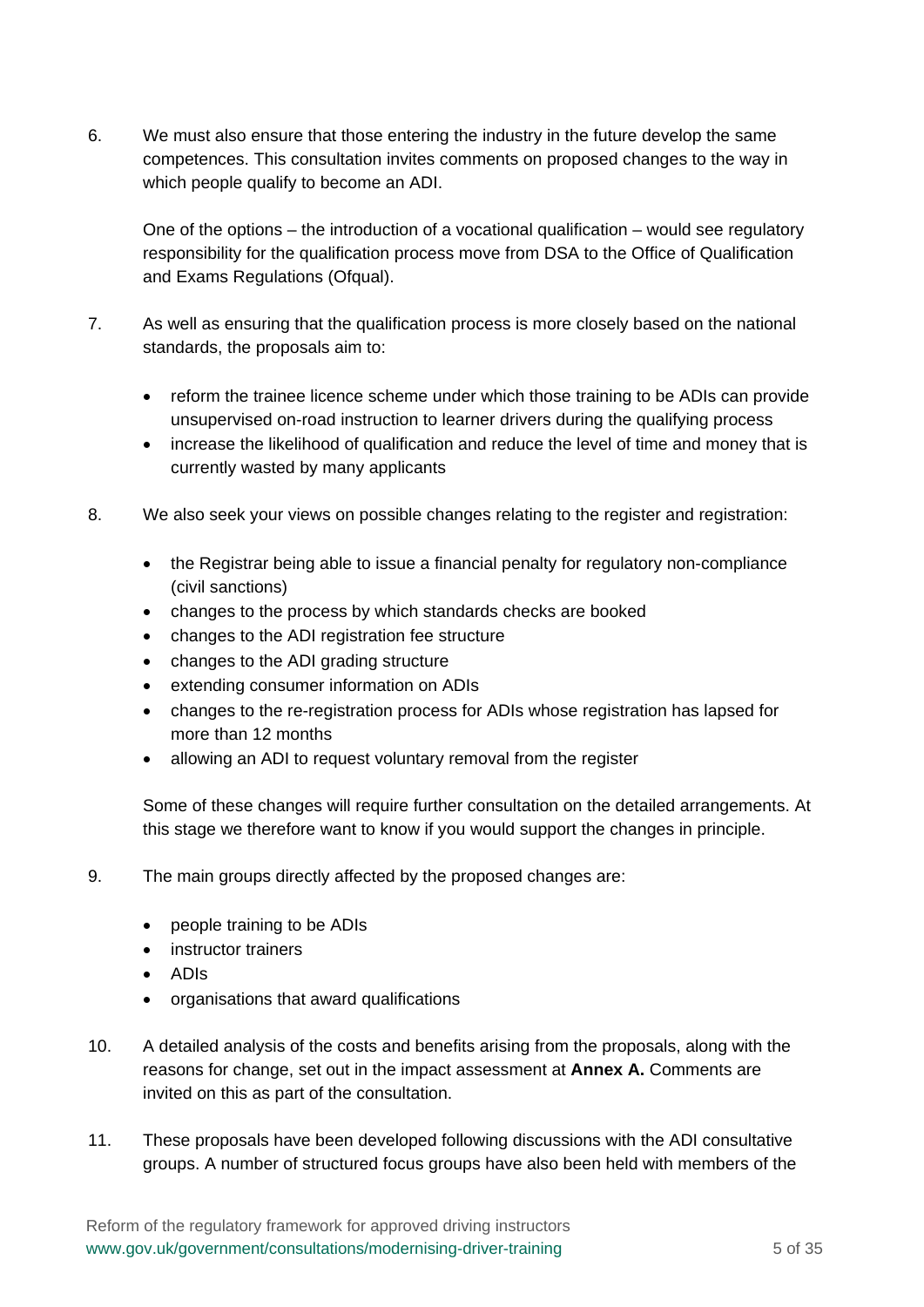Official Register of Driver Instructor Training (ORDIT). DSA will continue to work with these groups after final decisions have been made.

12. These proposals apply only to arrangements within England, Scotland and Wales. The full scope of the new regulatory framework for ADIs is set out at **Annex C**.

# **Background**

### Qualification

- 13. In order to be allowed on to the register applicants must first meet 'fit and proper' conditions. This includes having a Disclosure and Barring Service (DBS) check, previously known as a Criminal Records Bureau check. They must then successfully pass a 3 part test, administered by DSA. This test consists of:
	- part 1: a computer-based driving/instructional theory and hazard perception test
	- part 2: a practical driving ability test
	- part 3: a practical instructional ability test
- 14. An unlimited number of attempts may be made to pass the theory test element but each of the practical tests is limited to 3 attempts. The 2 practical tests must be passed within 2 years of successfully completing the theory test.
- 15. There is no requirement for people to undertake training with a professional instructor trainer in order to prepare for the qualifying test but most do so. Instructor trainers do not need a formal qualification. DSA maintains a voluntary 'Official Register of Driver Instructor Trainers' (ORDIT) which lists individuals and organisations which it has accredited to provide these services. People are able to choose to receive training from others who are not on ORDIT.
- 16. Once a person passes the first 2 tests they can apply to the Registrar for a trainee licence, if they have received a minimum level of instruction. This allows them to give paid driving instruction without supervision. It is intended to allow them to gain practical experience in giving on-road instruction before taking the part 3 qualifying test.
- 17. The trainee licence usually lasts for 6 months, but another one can be issued on application and at the Registrar's discretion. Around 40% of people apply for a trainee licence, with about 60% of these applying for a second licence at the end of the 6 months period.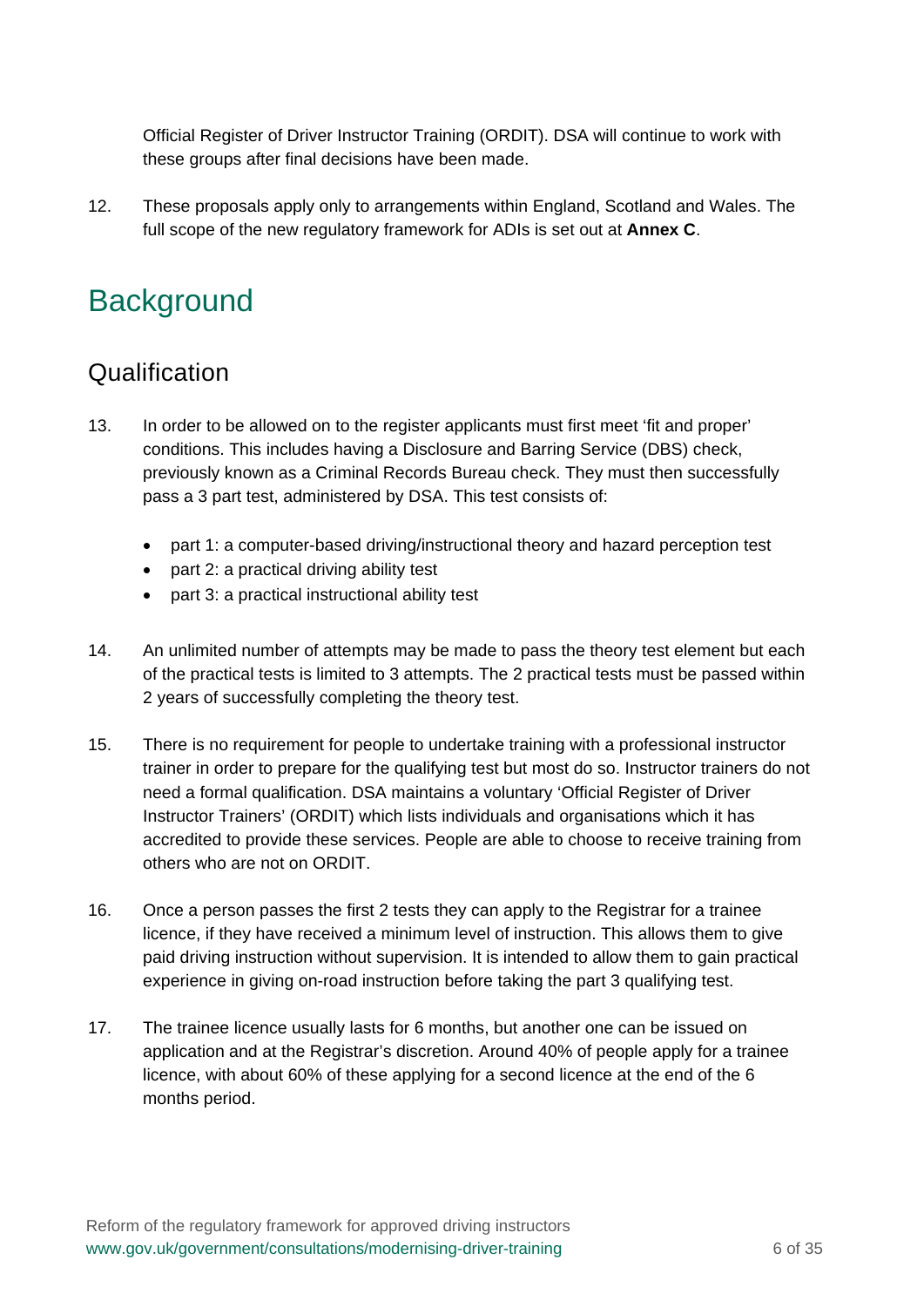- 18. If a person does not pass the 2 practical tests within 2 years of passing the part 1 test, they may restart the qualifying process. They can also apply for a further trainee licence after they have passed part 2 of the qualifying test.
- 19. A person can only apply to the Registrar to join the register after passing all 3 parts of the DSA qualifying test. Registration costs £300 and is for 4 years. The fee covers issue of the ADI licence and other administration costs, the cost of the check test and a further Disclosure and Barring Service (DBS) check prior to renewal of their licence at the end of the 4 year period.
- 20. The Registrar may refuse an initial application if the person is felt not to meet the fit and proper conditions. They may also refuse or revoke a trainee licence. Applicants have a right to appeal these decisions at the First-tier (Transport) Tribunal.

### Check tests

- 21. All ADIs are required to undergo reassessment during their 4 year period of registration. The date and time of the check is at the Registrar's discretion. These checks, currently known as 'check tests', allow a DSA examiner to observe the ADI delivering instruction. They are intended to assure the Registrar that the ADI is maintaining at least the minimum standard to remain on the register. The current check test can take place either with a live pupil, chosen by the ADI, or with a DSA examiner role-playing a pupil.
- 22. The Registrar may remove an ADI from the register if they fail a check test or they fail to make themselves available to be tested. ADIs have a right to appeal these decisions at the First-tier (Transport) Tribunal

### Regulatory compliance

23. The Registrar currently has only a limited range of options for dealing with those who fail to meet the fit and proper conditions or comply with the regulatory requirements. They can either issue a warning letter, refuse an application or remove an ADI from the register. Alternatively they can seek prosecution through the criminal courts. These options offer the Registrar little flexibility.

# The case for change

.

24. The government has announced plans to consult on separate proposals to improve the safety of young drivers. The proposals set out in this document will support those wider proposals by improving overall standards across the ADI industry.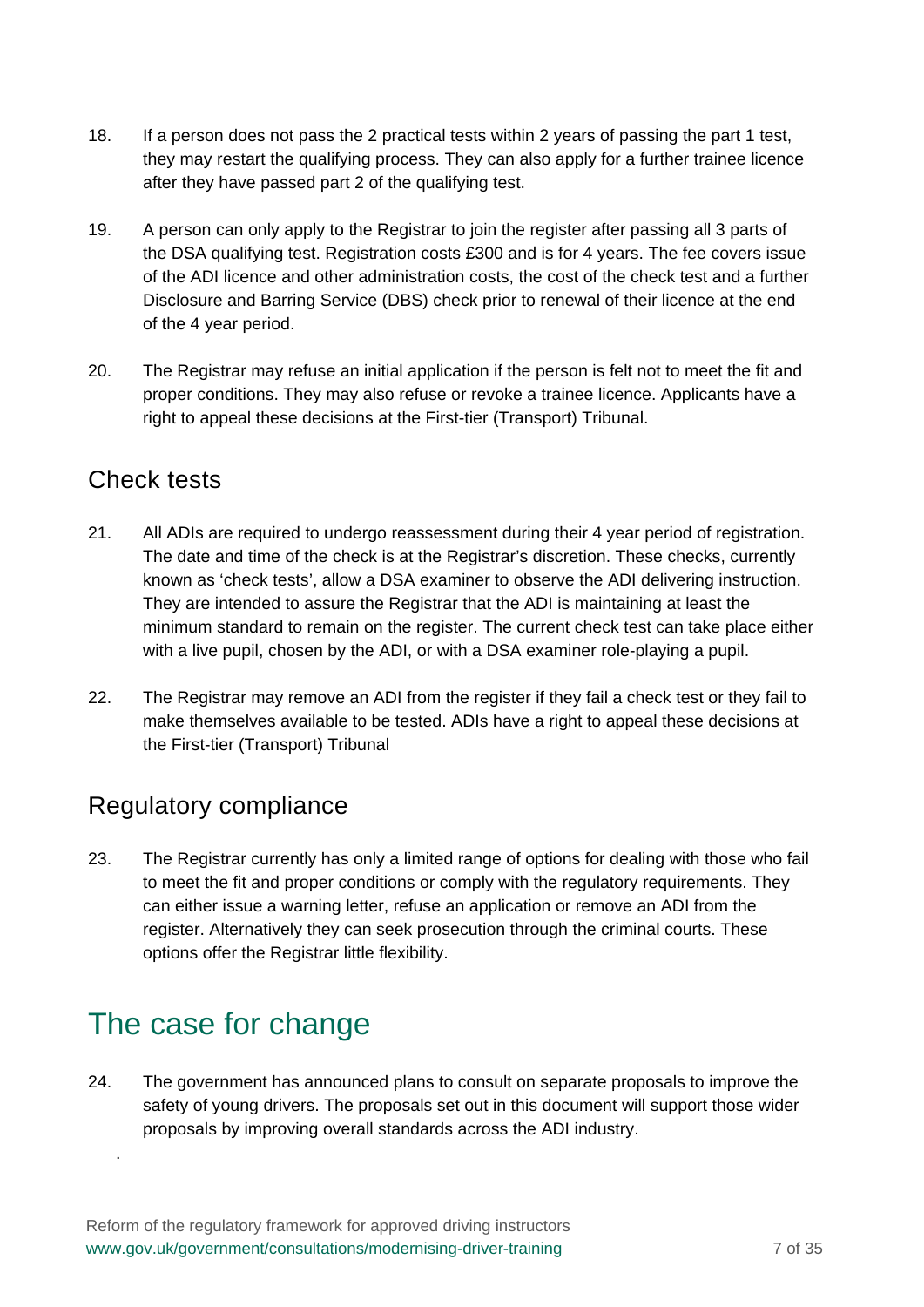### The enhanced standards check

- 25. The existing check test does not cover all the competences introduced by the national standards. The assessment form does not help an ADI to understand their strengths, or where they are in need of development. This is set out by the examiner in a separate explanatory letter.
- 26. DSA is therefore introducing a new 'standards check' on 7 April 2014. Examiners will use a new assessment form, which is more directly linked to the objectives of the 'National standard for driver and rider training'. The standards check will focus more closely on the skills, knowledge and understanding that an ADI requires to facilitate effective learning.
- 27. The new approach does not require ADIs to discard their existing instructional methods. However, the form will place greater emphasis on the ability to support learning and enable the ADI to evidence competence in the key areas of lesson planning, risk management and a wider range of teaching/learning strategies.
- 28. The form will more clearly identify what the examiner is assessing and whether effective learning is taking place. It will also provide better feedback to ADIs at the end of the test, without the need for a separate letter, enabling them to better understand their strengths and identify those areas where they should improve their level of competence. An example of the new form is set out in **Annex E**.
- 29. An ADI should not try to behave differently in their standards check from the way they would when delivering a lesson. The aim is for the examiner to see the ADI conducting a normal, 1 hour, driving lesson. The examiner role-play option was originally introduced to help those ADIs who were unable to attend for check test with a pupil. However, the number of check test cancellations has not reduced despite its introduction. Many ADIs also say that the role-play check test is unrealistic, in that it restricts their ability to instruct, and that the examiners' role-playing skills do not accurately reflect a normal pupil's reactions or ability during a lesson. For these reasons, the role-play option will stop and all standards checks will be conducted with a live pupil.
- 30. Naturally some ADIs view the present check test with some concern. The DSA believes that, once it is properly understood, its new approach will reduce these concerns. ADIs should be much clearer about what is expected of them. They will also be supported with much clearer feedback on areas for skill development through the new form. DSA will publish its guidance to examiners, on the new form, in October 2013. This will help to ensure that ADIs have plenty of time to understand and prepare for the standards check ahead of its introduction in April 2014.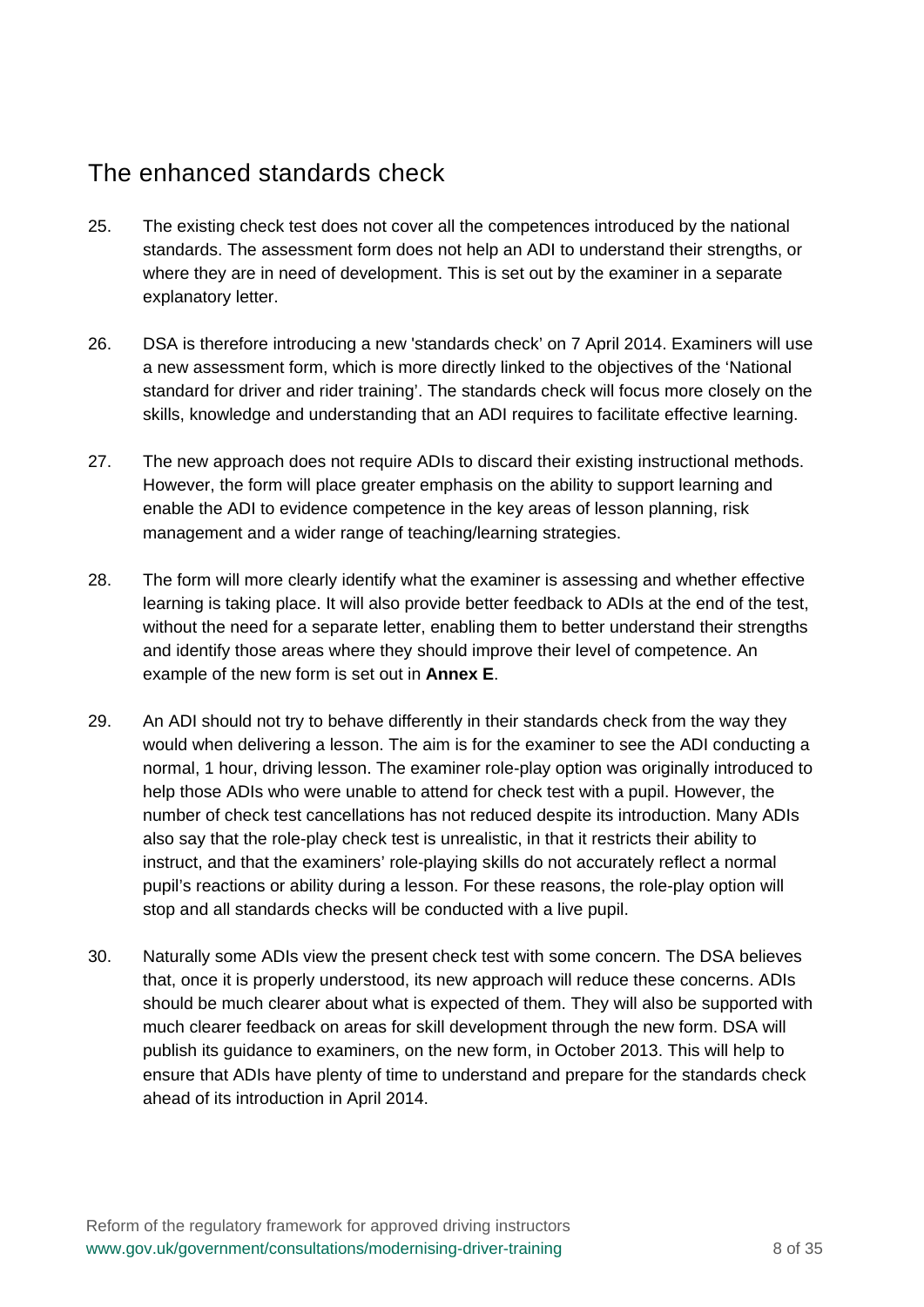### An enhanced qualification process

- 31. DSA will use the standards check to assess whether those ADIs currently on the register have maintained the appropriate level of competence. It is, therefore, important to ensure that the qualifying process allows those entering the industry to understand and demonstrate that competence.
- 32. The current ADI qualification examinations were introduced over twenty years ago. Traffic conditions and vehicle technologies have changed considerably since then and teaching methods have also moved on. Also, the test-centric approach does not require people to cover the full content of the National driver and rider training standard.
- 33. Completion rates for the DSA examination process are low. Fewer than 50% of those people who start the qualification process pass the 3 tests and become an ADI. Training costs vary from £1,500 to £3,500 with a best estimate of £2,600. Therefore, for most, the investment is wasted.
- 34. We assume that most learner drivers would usually choose to be trained by an ADI and that they would only consider using a trainee licence holder if offered a discount on the normal cost of a lesson. However, it is not always clear to learners that they are receiving instruction from a trainee and that, given the above completion rates, often the trainee will fail the part 3 and never qualify as an ADI.
- 35. Unfortunately, some people abuse the trainee licence by maximising the opportunity it provides to make money without attempting to complete the qualification process. Allowing trainee instructors to provide unsupervised instruction risks the level of learning that takes place for the learner. It also means that the trainee does not receive feedback on their performance.
- 36. In this context, we need a modern qualification process that:
	- better aligns with the national standards
	- gives people a better return for their investment of time and money, whether it's through a better chance of qualifying, or through recognisable or transferable skills
	- still allows the trainee to get important on-road instructional experience during the qualifying process, but in a controlled way that maximises the learning experience for both them and the pupil

### Civil sanctions

37. As explained at paragraph 23 (above), the Registrar has little flexibility when dealing with non-regulatory compliance. The Regulatory Enforcement and Sanctions Act 2008 allows certain regulators to use more flexible civil sanctions for relatively minor compliance failures. These usually take the form of financial penalties.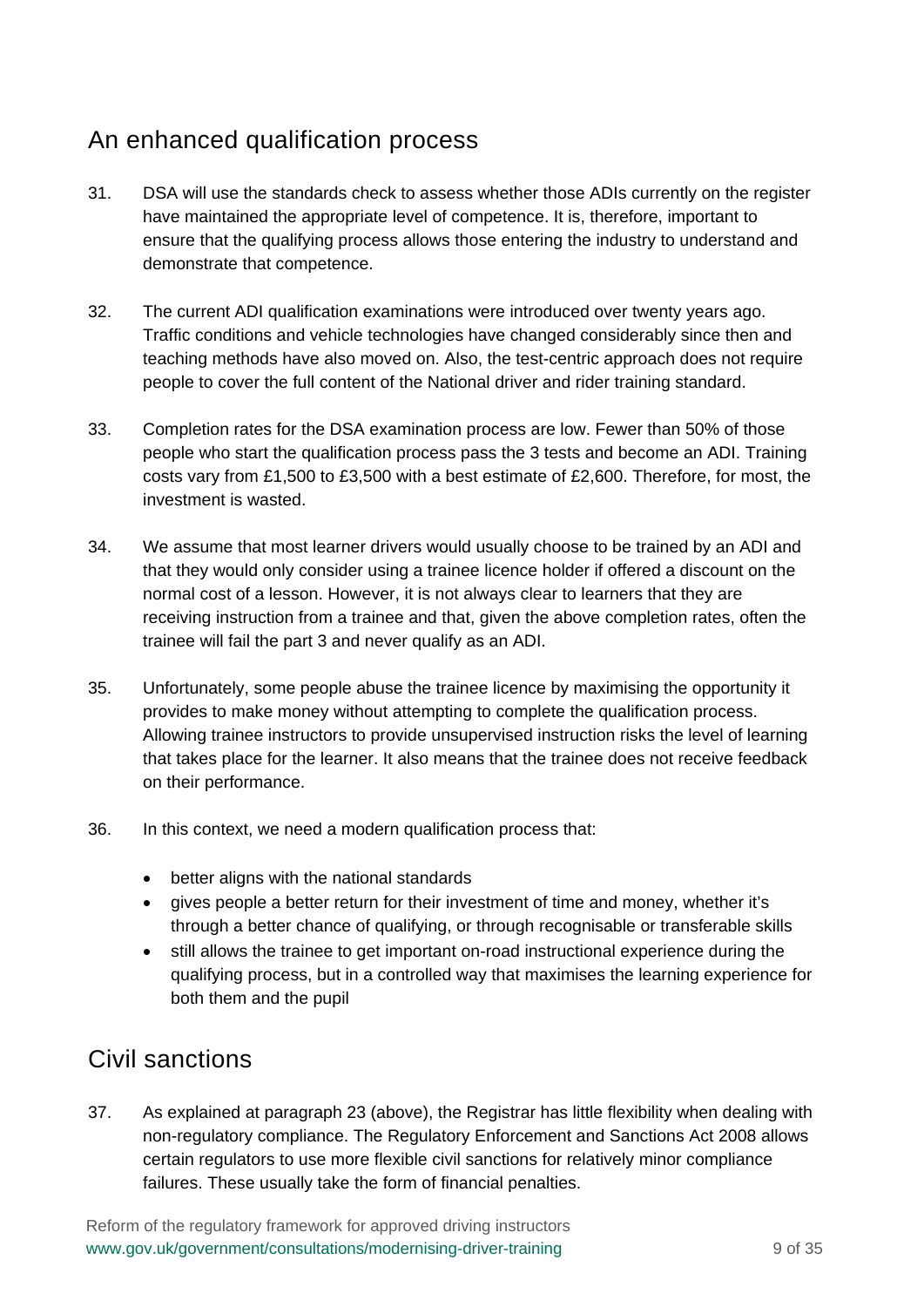- 38. The introduction of civil sanctions would give the Registrar greater flexibility between a warning letter and the more severe sanctions of removal or criminal proceedings.
- 39. These civil sanctions would be more proportionate to the offence committed and considerably easier to administer than pursuing prosecutions. As an example, the Registrar could impose a financial penalty if an ADI repeatedly fails to display their registration certificate whilst giving paid tuition.

# Options for change

- 40. The monetised costs and benefits and expanded details of the proposals on which we invite comments are set out in the attached impact assessment. We welcome your input on whether you consider that the costs, benefits and assumptions for each option, as set out in the impact assessment, are an accurate picture.
- 41. In reforming the regulatory framework, we will bring our domestic legislation into conformity with Directive 2005/36/EU, which requires the Registrar to recognise the qualifications of driving instructors from other EU member states, and provide for mutual recognition of qualified driving instructors from the Isle of Man.

### Do nothing

- 42. Under this option, DSA would introduce the new standards check in April 2014 and, in addition, align our legislation with Directive 2005/36/EU, but maintain the current testing and qualification processes.
- 43. However, the current system of qualification does not align with the competences set out in the national standards. These are essential competences for an ADI which have been developed in conjunction with key stakeholders and teaching specialists. There would be little value in continuing with arrangements that cannot guarantee to adequately test these competences.
- 44. Under this option ORDIT fees would have to significantly rise above inflation as DSA does not currently cover its costs.
- 45. The existing DSA 3 part qualifying test can result in applicants spending up to 2 years studying, and then, because they cannot successfully complete one part of the test, having nothing to show for their efforts. It also allows them to give unsupervised instruction as part of the qualifying process.
- 46. For these reasons, DSA believes that the 'do nothing' option is not viable.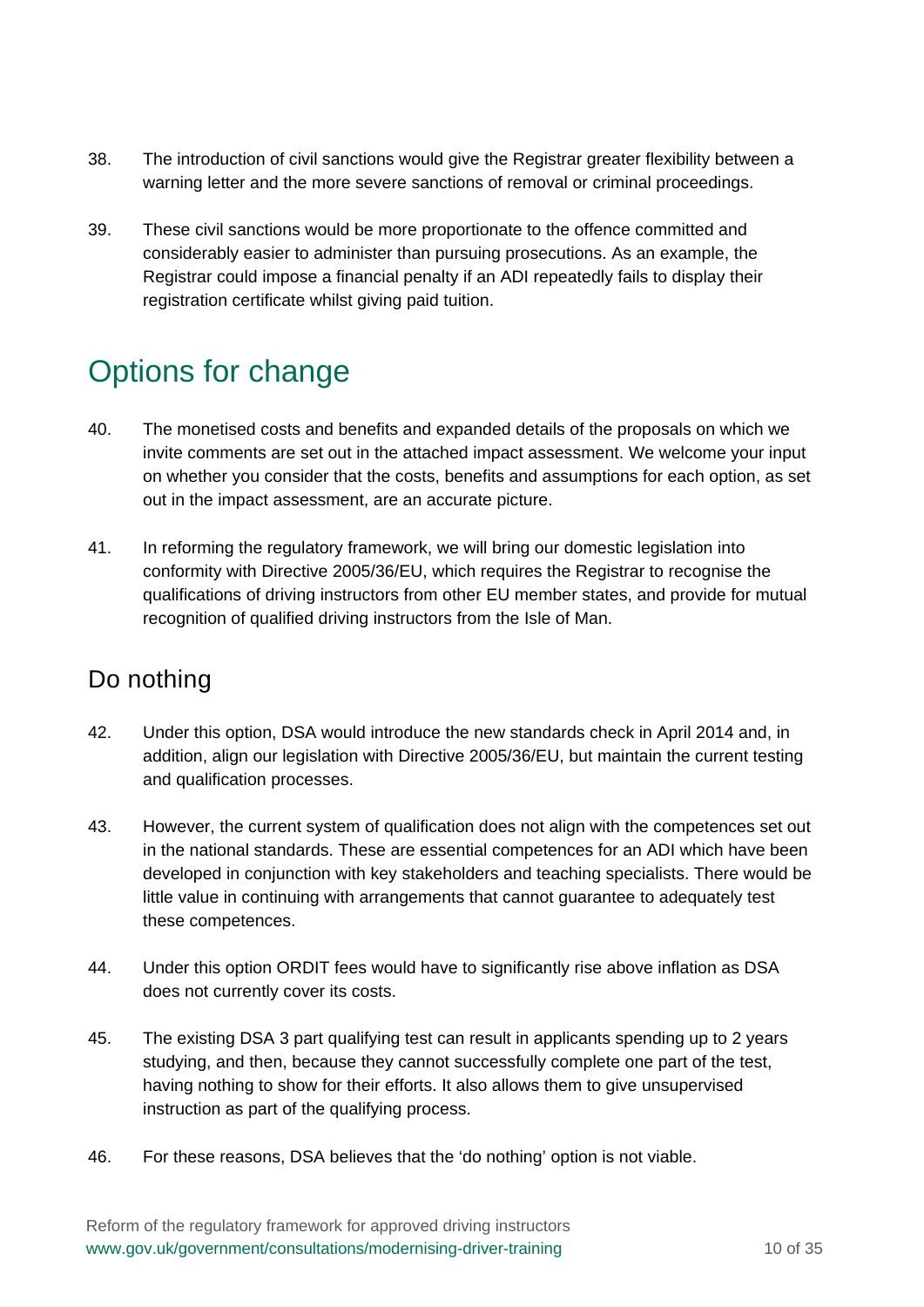- 47. This consultation therefore sets out 3 options for changing the qualifying process. Whichever option is progressed, DSA will introduce the enhanced standards check in April 2014 and look to align our legislation with Directive 2005/36/EU.
	- Option 1: introduce a vocational qualification to replace the current qualifying tests and make reforms to the trainee licence scheme
	- Option 2: improve the existing route to ADI qualification and make reforms to the trainee licence scheme
	- Option 3: make reforms to the trainee licence scheme only
- 48. Our preferred approach is option 1. This would both create a qualification process that aligns to the national standards and make the necessary changes to the trainee licence system.

## Option 1: introduce a vocational qualification to replace the current qualifying test

#### **Proposed arrangements**

 $\overline{a}$ 

- 49. Under this option, individuals wishing to become ADIs will complete a Vocational Qualification based on the ['National standard for developed driving competence'](https://www.gov.uk/national-standard-for-developed-driving-competence) and the [Driver Training National Occupational Standards \(NOS\)](http://www.people1st.co.uk/hidden-section/passenger-transport-nos/driver-training) – which are aligned with the national standards. The qualification will be in 2 parts, providing candidates with the option of taking credit at the end of the first part, should they decide they do not wish to complete their training (see Annex D). Those completing the vocational qualification will then apply to the Registrar to have their names entered in the register. Further details on the vocational qualification are set out in Annex C.
- 50. Applicants for registration would continue to be required to meet the fit and proper conditions and undergo a DBS check. The DBS check would have to be undertaken no more than 6 months before the application is made to the Registrar. DSA would charge a separate fee for this service as set out in the impact assessment (costs are currently recovered through part 1 fees).
- 51. A vocational qualification is a practical, work-based, qualification that is mainly assessed in the workplace. It attracts transferable credit which can be carried forward to other learning opportunities.
- 52. The vocational qualification would be delivered only by recognised training centres approved by an awarding organisation<sup>4</sup>. The regulatory body for this aspect of the ADI qualification process would be the Ofqual, rather than DSA.

 $4$  An organisation which fully meets the recognition criteria for awarding regulated qualifications.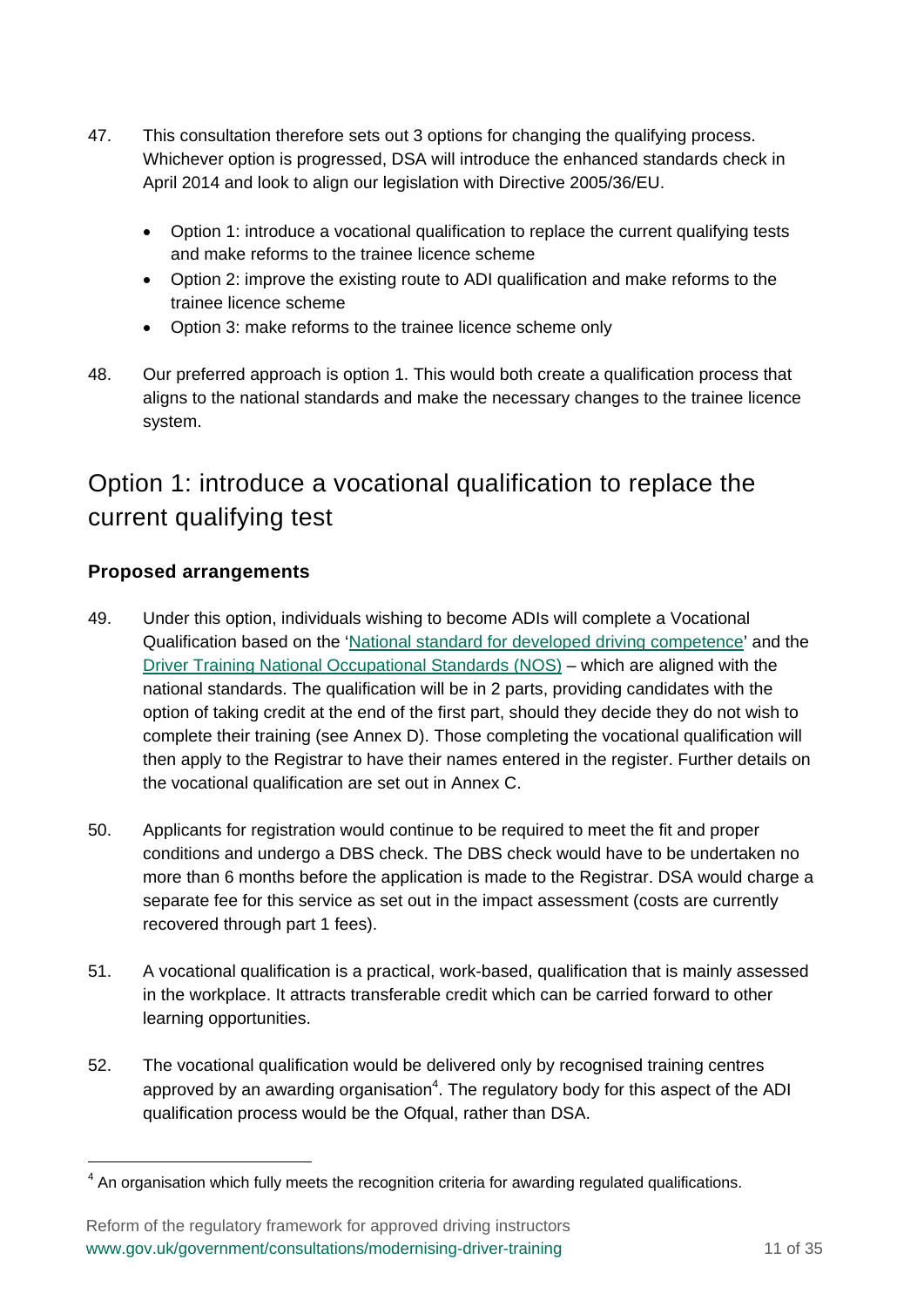- 53. It is envisaged that the initial concession/contract for the development and delivery of the vocational qualification will be let by the DSA, with a single awarding organisation, for a minimum of 5 to 7 years.
- 54. In developing a vocational qualification DSA will work closely with the awarding organisation to ensure a clear understanding of the competences required, the level at which they must be assessed and what would constitute acceptable evidence of competence, i.e. how it should be assessed. This information would constitute the basis for the qualification's definitive documentation (handbook).
- 55. Awarding organisations normally charge fees for:
	- approving a centre to deliver qualifications
	- registering students onto a qualification
	- certifying that a student has successfully completed credit bearing units.
- 55. Individuals wishing to become ADIs would approach an accredited training centre to seek a place on the course leading to qualification. They would not contact DSA at this stage.
- 56. The trainee licence arrangements would be replaced by a class exemption permitting any individual undertaking the vocational qualification to give paid instruction so long as they:
	- are accompanied by an ADI at all times whilst providing paid instruction
	- inform the customer immediately before the start of each lesson, and in the presence of the ADI, that they are only partially qualified
	- ensure that the badge of the accompanying ADI is displayed in the windscreen of the vehicle $^5$
- 57. In establishing the basis for qualification's definitive documentation DSA will reinforce this by requiring that, when a trainee instructor is giving paid instruction as part of their training course, the person accompanying the trainee instructor must:
	- be a registered ADI

- be satisfied that the trainee instructor has reached a sufficient level of competence to deliver paid instruction
- ensure that the trainee has been informed of the instructor's status and has agreed to participate on that basis
- 58. Under Ofqual regulations training centres must meet certain minimum requirements in order to be approved to deliver vocational qualifications. For example, they must be able

 $5$  N.B. The proposals to change the way in which the trainee licemce scheme works will have no impact on a PDI's ability to deliver **unpaid** driving instruction, in order to enhance their skills.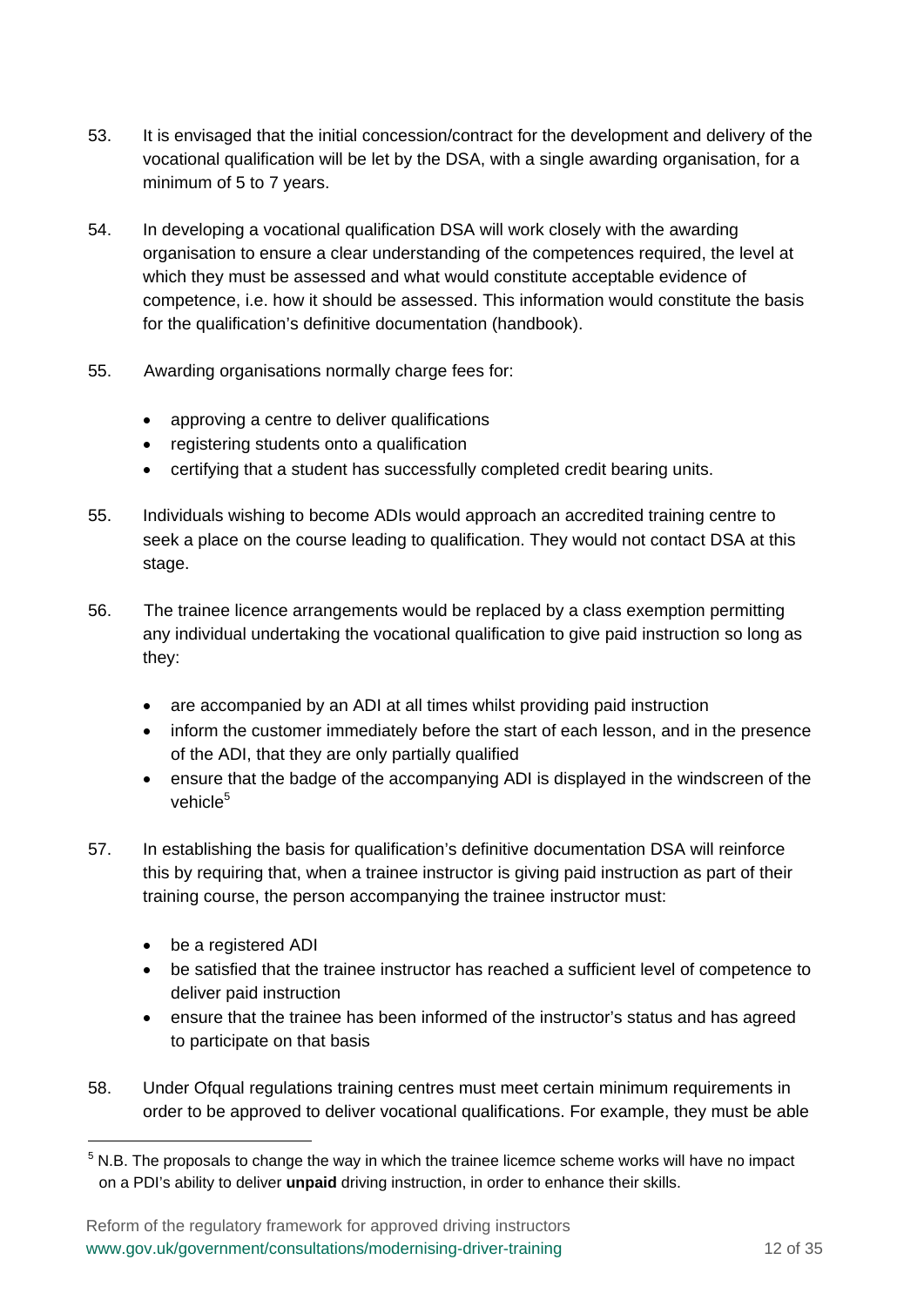to provide not only trainers but also suitably qualified assessors<sup>6</sup> and internal verifiers.<sup>7</sup> They are also required to have access to suitable systems for processing students' records and for holding personal data securely.

- 59. These requirements would have an impact on the industry. For example a large number of existing trainers are small businesses or sole traders. Under Ofqual rules a sole trainer could become qualified as an assessor but would not be able to provide internal verification, which requires somebody other than the assessor to cross check how assessment is being carried out. They would, therefore, need to work in a formal association with at least 1 other person to provide that capability. **Therefore sole traders will not be able to continue in their current business model.**
- 60. In order to provide an appropriate element of external quality assurance awarding organisations normally contract with self-employed, external, specialist practitioners (external quality assurance/external verifiers). These normally undertake 2 verification visits to each training centre each year, in order to ensure that assessment is being carried out correctly and that the appropriate internal quality assurance processes are in place.
- 61. The impact assessment has explored the option of the external verifier role being performed by DSA. However, it should be noted that this option would significantly increase the costs that would have to be recovered through the qualification. It would also compromise Ofqual and the awarding organisation's ability to exercise their responsibility for quality within the academic framework.
- 62. The alternative would be would be for the awarding organisation to employ individuals with appropriate occupational i.e. driver-training competence and formally accredited competence in assessment and quality assurance procedures to undertake the external verifier role. These individuals would be working to ensure the DSA's standards were being met but would be answerable to the awarding organisation. This option would incur none of the **additional** costs that arise from employing DSA staff to undertake the role. It would also ensure that there was no ambiguity or confusion about the role or authority of the various organisations involved in the delivery of the vocational qualification.
- 63. In this context we therefore invite comments on the best option for staffing the role of external verifier on a vocational qualification.

 $6$  Individuals qualified to carry out assessments

 $<sup>7</sup>$  Individuals qualified to carry out internal quality assurance activities to ensure all assessors within a</sup> centre are working at the same level and to the same standard – also referred to as 'Internal Quality Assurance'.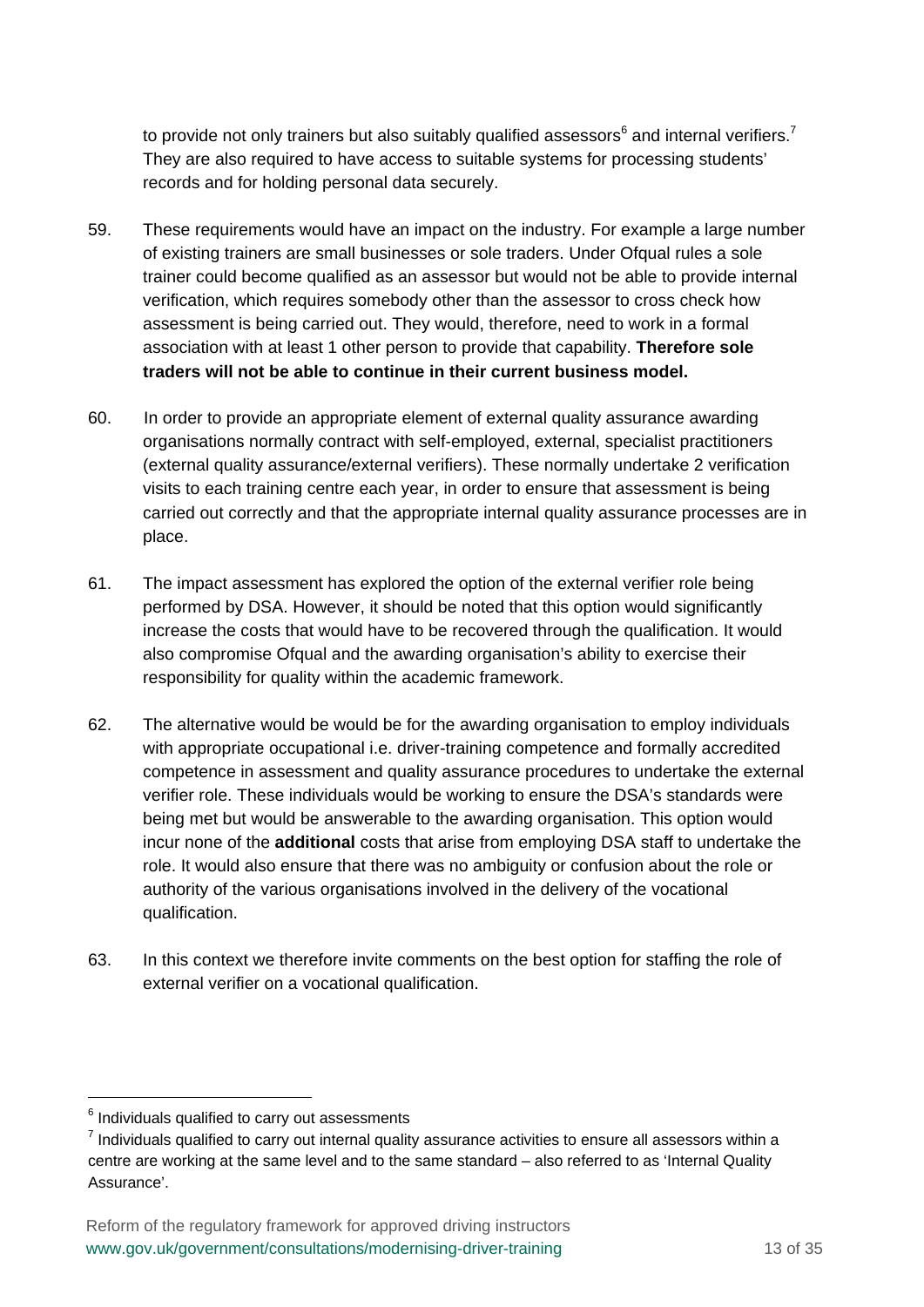- 64. After obtaining the vocational qualification people would apply to the Registrar to have their names entered on the register, subject to meeting the fit and proper conditions set out in 49 and payment of the registration fee.
- 65. There is no reason why a person wishing to become an ADI should have any contact with DSA before they apply to be placed on the register. Approved training centres would, therefore, be required to make clear to people considering the vocational qualification that it would not be a guarantee of automatic access to the register and that the other conditions of registration in section 125 $^8$  of the Road Traffic Act 1988 would also have to be met.

#### **Transition arrangements**

- 66. If the vocational qualification is launched those who have started the DSA route and passed the part 1 would be allowed to continue, including giving paid instruction under the conditions of the trainee licence scheme. However, no new applications to start the DSA route would be accepted. Those who had passed the part 1 at this stage would have 2 years from when they passed the part 1 to complete parts 2 and 3.
- 67. We would seek to avoid raising the fees for the qualifying tests during this period. It is expected that the DSA route, including the trainee licence scheme, would be discontinued 2 years after the vocational qualification is launched. At this point ORDIT would also close. ORDIT fees would be frozen during this 2-year period.
- 68. Fully replacing the DSA route with a vocational qualification would require an amendment to primary legislation. This can be a lengthy process and we have limited control over the timing of these changes.

#### **Benefits**

 $\overline{a}$ 

- 69. In addition to the benefits from a more effective qualification process, our evidence shows that this option would provide clear benefits to the driver trainer instruction industry and to trainee instructors including:
	- a reduction in the costs of qualification for trainee instructors, on average, and an increased ability to gain credit for prior learning
	- an increased likelihood that the trainee would gain the overall qualification
	- improved prospects for trainee instructors who gain only the driving module, as this would be a transferable training credit
	- increased employment mobility across the driver training sector

 $8$  Road Traffic Act 1988 Chapter 52 Section 125 3 (b) – (e).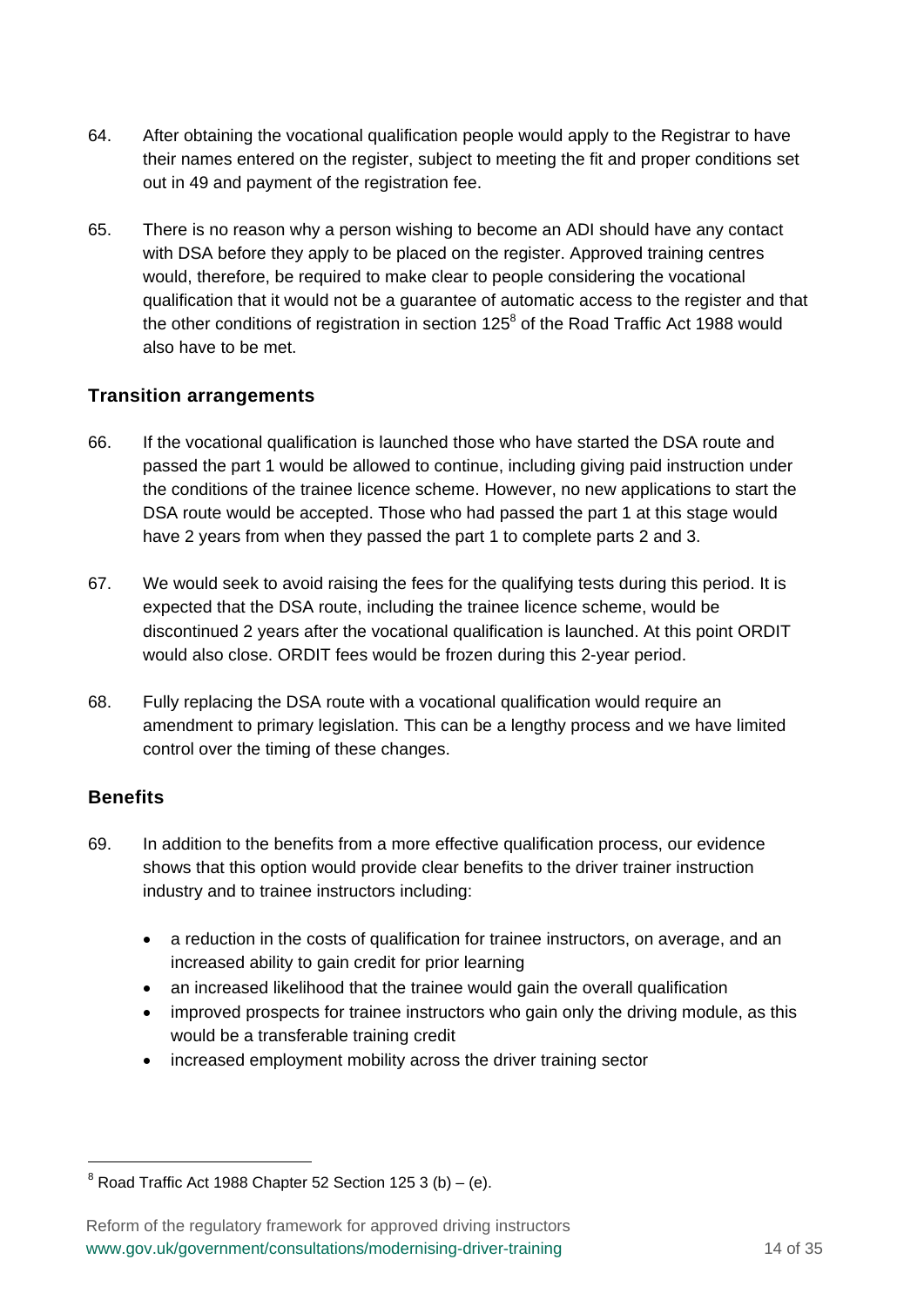#### **Risks**

- 70. There is a risk that some instructor trainers will choose to leave the industry because of the:
	- need to employ or contract for additional personnel to act as internal verifiers or enter into a consortium with other training providers
	- costs of having to gain a qualification in assessment (assessor/internal verifier) where they do not already hold equivalent qualifications
	- additional cost of registration as a recognised training centre
- 71. Because of the requirement for internal verifiers, it would not be possible for a person to operate a 1 person training business. Current solo trainers would have to enter into a partnership or consortium with other driver instructor trainers if they wished to stay in business – although this would, of course also provide them with opportunities to provide equivalent services for others.
- 72. Ofqual's General Conditions of Recognition (2012) require, among other things, that awarding organisations have in place processes for identifying any risk which could have an adverse effect on the qualification and to ensure that third-parties are able to deliver, develop and enhance qualifications and to protect the interests of learners. Ofqual has a range of options, and sanctions, that they can apply to an awarding organisation which is seen to be failing to meet any of these conditions. They can direct an awarding organisation to comply with a condition of their approval if it appears that the awarding organisation has failed, or is likely to fail, to comply with a condition and that is likely to prejudice
	- the proper award of the qualification or
	- persons seeking to obtain a qualification awarded by the organisation.
- 73. Ultimately Ofqual may withdraw recognition in respect of the award of a specified qualification, subject to giving suitable notice and receiving representations from the awarding organisation. If it decides to withdraw recognition it may make transitional arrangements.
- 74. Regulations would provide that the Secretary of State for Transport would still be the provider of last resort in order to carry out their statutory functions. In the unlikely event that an awarding organisation failed and Ofqual were unable to put in place satisfactory transitional arrangements the DSA could be required to go through the process of letting the contract again. This could result in an interruption in the supply of newly qualified ADIs. However, as there are already around 45,000 ADIs on the register this would have little impact on the ability of the industry to satisfy the demand for driver training.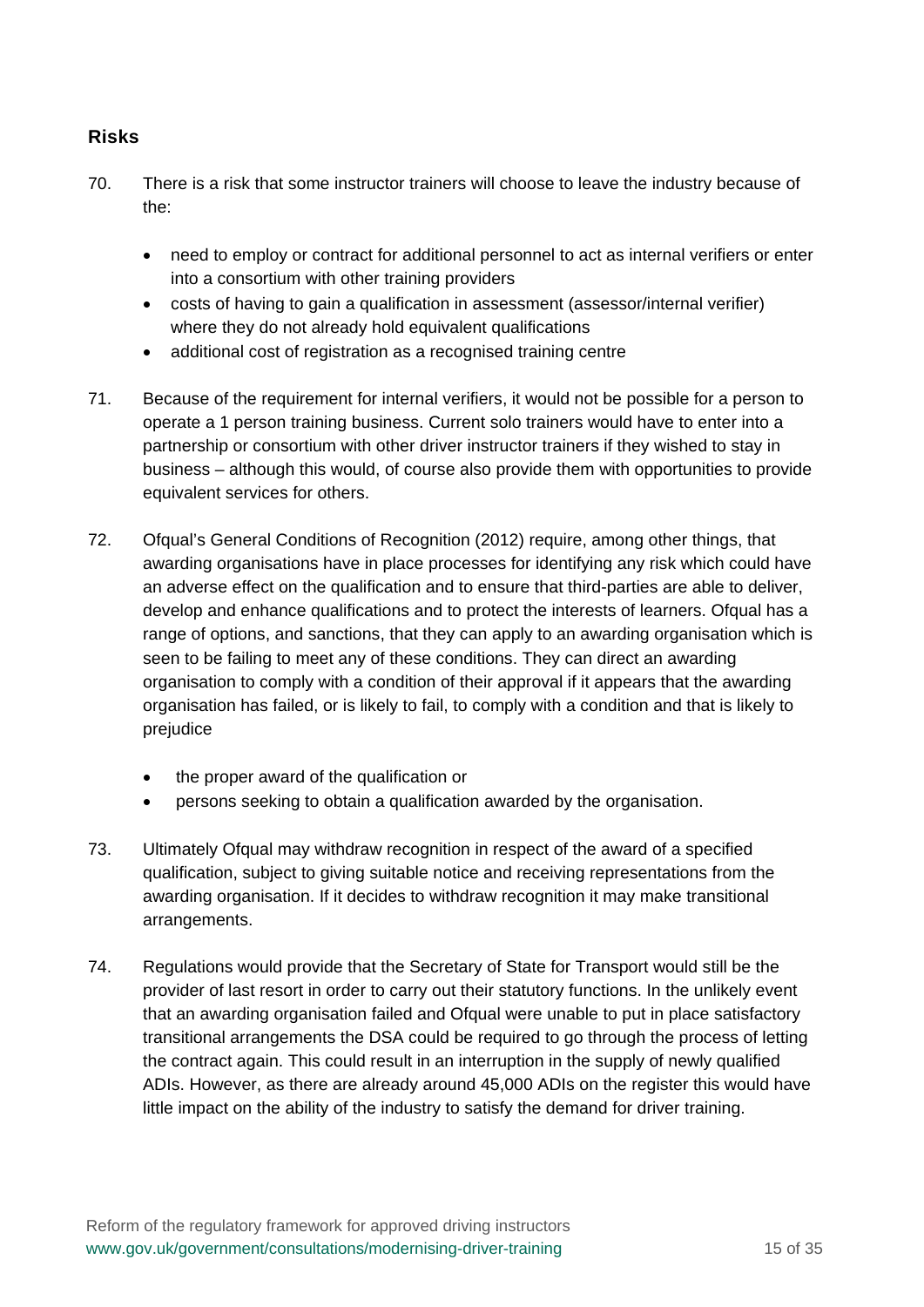### Option 2: improve the existing route to ADI qualification

- 75. Option 2 would make improvements to part 2 and part 3 of the existing DSA qualifying test for ADIs and make reforms to the trainee licence scheme.
- 76. The trainee licence scheme would be replaced by an instructor exemption. While the effect of this would be similar to option 1 the individual potential driving instructor (PDI) would need to apply to DSA for an individual exemption.
- 77. The existing DSA 3 part assessment route would be amended to provide some limited improvement to the way it aligns to the national standards.
- 78. Under this option the costs of training, system changes and progressing proposals would be recovered from ADI fees as set out in the impact assessment. We welcome your input on the accuracy of the figures and assumptions used.

#### **Proposed amendments: trainee licence scheme**

- 79. PDIs would no longer apply for a trainee licence. Regulations would specify that an eligible person would be able to apply for an 'exemption' which would allow them to deliver paid instruction for a period of 6 months only, subject to the following conditions:
	- the PDI would, at all times, be required to be accompanied by an ADI whilst using the exemption
	- the PDI would be required to ensure that the ADI's badge is displayed in the windscreen while using the exemption
	- the PDI would be required to inform the trainee before instruction commences that they are only partially qualified but are permitted to give paid instruction in order to prepare for the part 3 test
- 80. They would not be able to apply for an extension or for a second exemption. The trainee licence scheme would end on the day that the new scheme is switched on. Under the transition arrangements, any PDI already granted a trainee licence would be allowed to complete that licence. They would not be allowed to apply for another once that licence has expired.
- 81. Unlike option 1, option 2 does not specify that the ADI accompanying the PDI must be the person who is training them. However there is a strong likelihood that this is the case as the proposed arrangements are designed to make it uneconomic to earn on this basis and restricts these opportunities to training requirements.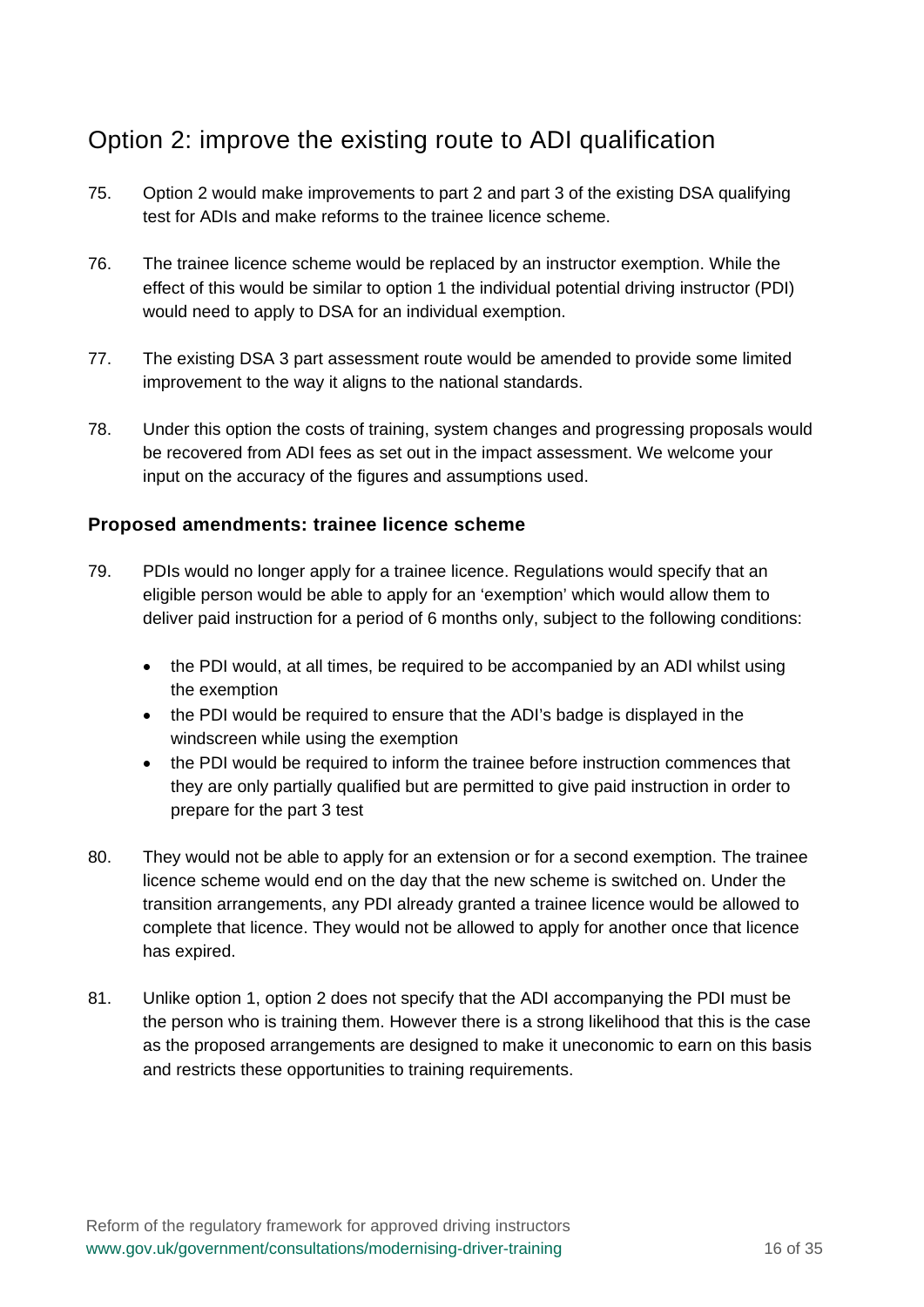#### **Proposed amendments: part 2 (driving test)**

- 82. The format of part 2 of the qualifying test would be improved by requiring the candidate to deliver a commentary while continuing to demonstrate an appropriate level of driving competence. This would test the candidate's ability to communicate effectively in the learning environment and provide additional evidence of their ability to scan and plan.
- 83. To free up more time for the assessment of driving competence, candidates would be required to perform only 2 specific manoeuvres, instead of 4 as currently required.

#### **Proposed amendments: part 3 (instructional ability test)**

- 84. Part 3 of the qualifying test is based on a set of pre-set scenarios in which the examiner 'role-plays' the part of the learner driver. We believe that this approach encourages trainees to rehearse the pre-set scenarios and to focus on passing the test rather than acquiring the competences required of an effective instructor.
- 85. Under this option we would end the use of pre-set tests and role-play. Instead we would require candidates to attend with a pupil. The emphasis of assessment would be on instructional competence and the management of risk. This would make for a more realistic test in which the candidate must plan and deliver an appropriately structured lesson to suit the needs of the pupil. This mirrors the proposed improvements to the standards check for ADI and would help to ensure trainees understood more clearly what would be required of them once registered.
- 86. Driver instructor trainers would be fully briefed on the alterations to the qualifying tests to allow them to amend their training practice accordingly.

#### **Benefits**

87. Implementing this option would not require any changes to the structure of the ADI training industry.

#### **Risks**

- 88. These changes would only achieve a partial alignment with the requirements of the national standards.
- 89. Trainees could 'prepare' the learner they bring with them for the Part 3 test, and thereby manipulate their assessment. However, this risk is not thought likely because:
	- the effort and skill involved in performing the desired 'role' will deter PDIs from taking this option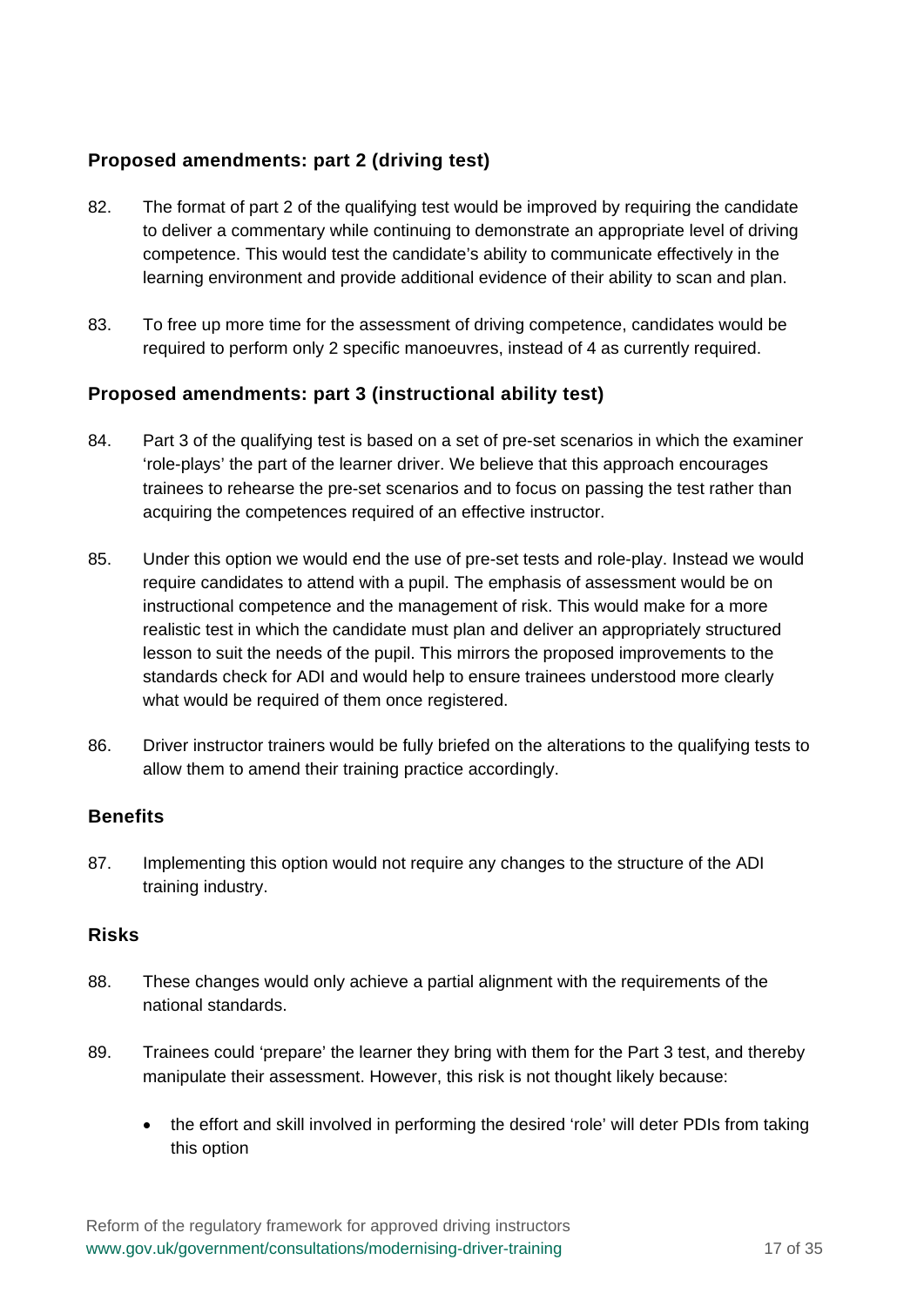- the format of the assessment, with its focus on whether learning takes place, will be sensitive enough to identify where a prepared lesson is being given.
- 90. It is assumed this risk can be managed through careful training of examiner staff and that it will not result in a deterioration of the quality of candidates passing the assessment.

### Option 3: make reforms to the trainee licence scheme

91. Under option 3 only the trainee licence scheme would be reformed as set out in option 2. No changes would be made to the DSA tests.

#### **Benefits**

92. Reforming the trainee licence would mean that an ADI would always be present whilst the PDI was giving paid instruction and learners would be aware that they were being taught by a partially qualified instructor.

#### **Risks**

- 93. Implementing option 3 would not align the qualification process with the national standards.
- 94. Under this option the costs of system changes and progressing proposals would be recovered from ADI fees as set out in the impact assessment.

#### **Questions about the options**

**Question 1: How strongly do you support the option to introduce a vocational qualification to replace the current qualifying tests (including reform of the trainee licence scheme)?** 

**Question 2: How strongly would you support a proposal to recruit external verifiers from outside the DSA, as long as they can demonstrate an appropriate level of occupational competence and are formally qualified in the quality assurance of vocational qualifications?** 

**Question 3: How strongly would you support the option to improve the existing ADI qualification route (including reform of the trainee licence scheme)?** 

**Question 4: How strongly would you support the option to make no changes other than to reform the trainee licence scheme?**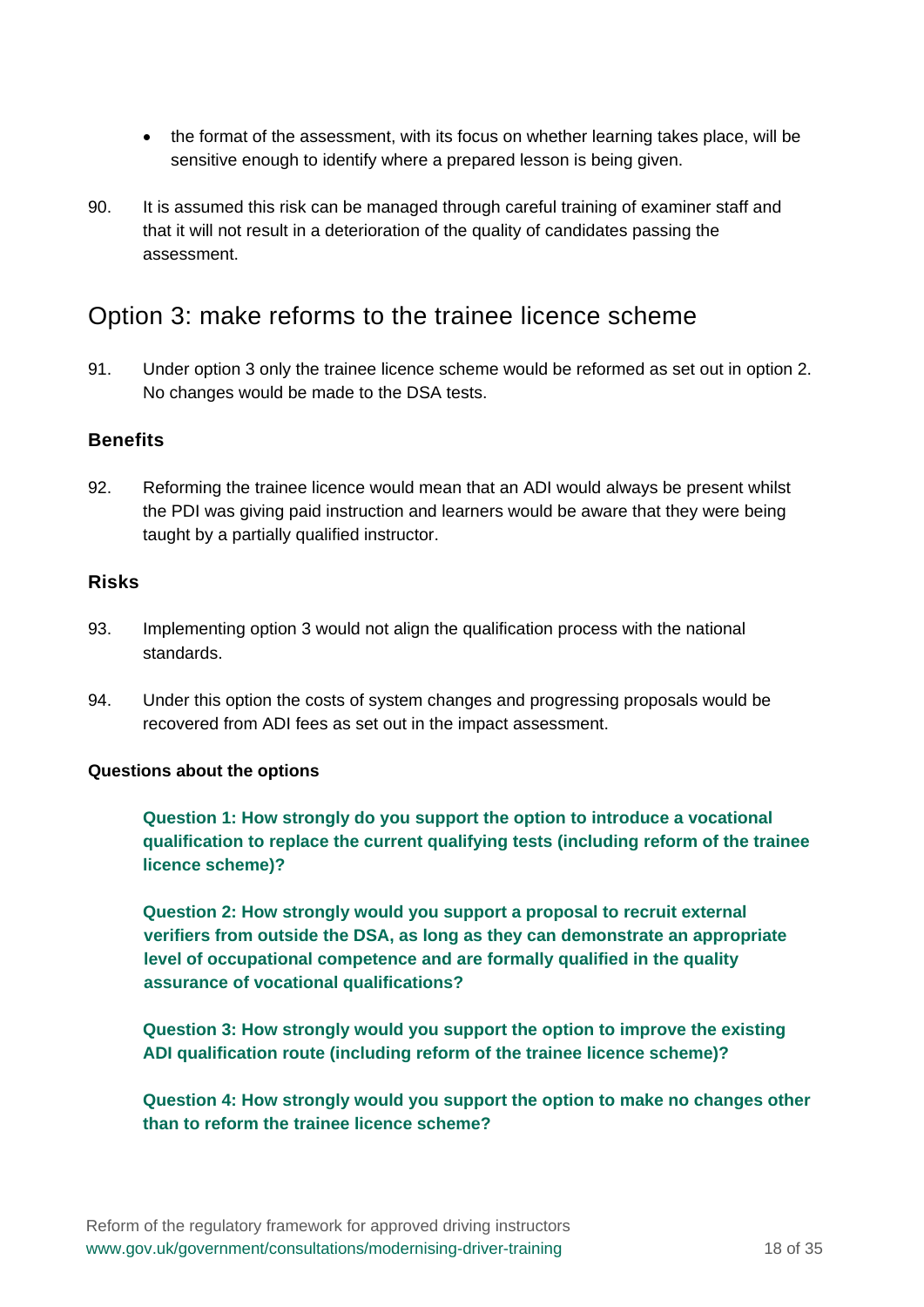#### **The impact assessment**

Some of the figures in the impact assessment are indicative and we would welcome your feedback on those areas. Areas where further information is welcomed are identified in the impact assessment as follows: 'Further information welcomed through consultation'.

**Question 5: Do you agree that the costs, benefits and assumptions set out for each option in the impact assessment present an accurate picture?** 

**Question 6: Do you believe there is any further evidence about the costs and benefits of these proposals which we should take into account?** 

# Related items on which we seek your views

### Civil sanctions

- 95. The Registrar is considering the introduction of civil sanctions under the provisions of the Regulatory Enforcement & Sanctions Act 2008.<sup>9</sup> These would be applied in circumstances where an ADI had failed to comply with a condition of approval and where it was reasonable to assume that the imposition of the sanction would encourage improved compliance.
- 96. As noted at 24, this would provide the Registrar with a greater range of compliance tools than is currently available.
- 97. The standard of proof for civil sanctions is the same as that for criminal offences. The Registrar would have to be satisfied beyond reasonable doubt that the ADI had committed the offence. Sanctions would be imposed with a view to:
	- improving the ADI's behaviour
	- ensuring that there was no financial benefit to the ADI from non-compliance
	- imposing a penalty that was appropriate to the offence
- 98. It is anticipated that the level of the fixed monetary penalty would be in the region of £200. DSA would work with the ADI consultative groups to identify the circumstances when a fixed penalty may be appropriate.

 $9$  Part 3 of the Regulatory Enforcement Act 2008, C13. New civil sanctions could be introduced by the Secretary of State by statutory instrument, in accordance with the requirements of that act. The Registrar acts on behalf of the Secretary of State.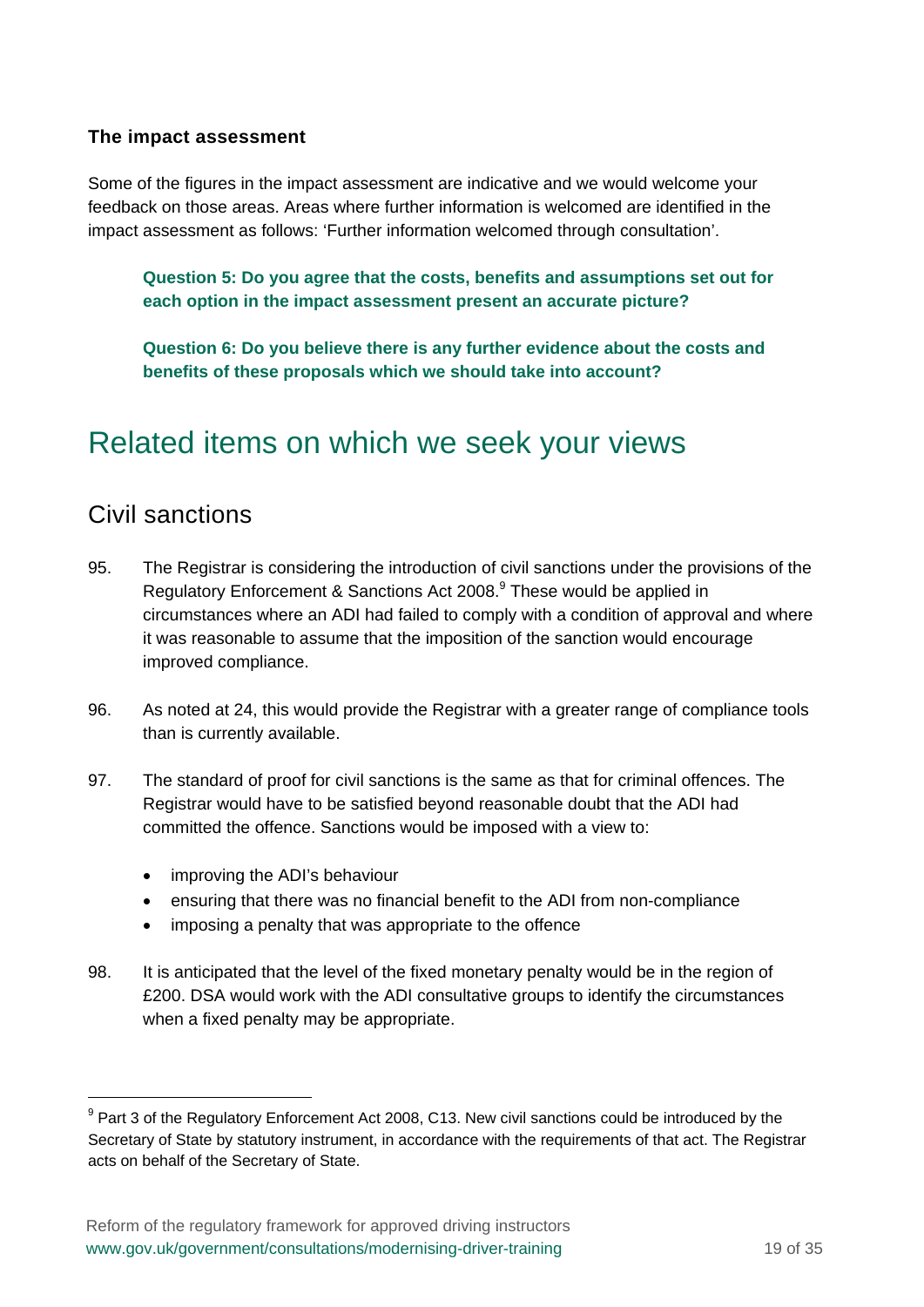- 99. This would form part of a revised enforcement policy for most instances of noncompliance. Where the Registrar was satisfied that the ADI had committed an offence (eg failing to display their badge while giving paid instruction) they would:
	- 1. Where it was a first failure to comply with a particular condition of approval, issue a warning letter about the ADI's future conduct (stage 1)
	- 2. Where the ADI had failed to comply with the **same** condition of approval within 12 months of a previous failure, inform the ADI that they were intending to impose a fixed monetary penalty of £200 via a 'notice of intent' - the ADI would then have 28 days in which to make representations
	- 3. If, after taking account of any representations made, the Registrar believed that the penalty should be imposed, they would issue a 'final notice' – the ADI would have the right of appeal to the First-Tier Tribunal in respect of the Registrar's decision (stage 2)
	- 4. Where the ADI failed to comply with the **same** condition of approval within 12 months of a previous failure, the procedure outlined at (b) could be applied. The Registrar would consider whether a further fixed monetary penalty would achieve the change in behaviour being sought. If they decided that such a penalty would be likely to be ineffective, they could commence proceedings to remove the ADI's from the register and/or ask the police to take criminal action against them (stage 3).
- 100. Effectively the slate would be wiped clean if the ADI did not commit the same offence within 12 months. Where an ADI failed to comply with 2 different conditions of approval (eg failing to display his badge and failing to notify the Registrar of a criminal conviction) during a 12 month period, these would be treated separately so both compliance failures would be at stage 1.
- 101. Where a fixed monetary penalty is not paid, this can be enforced through the civil courts. Once a monetary penalty had been imposed the ADI could not subsequently be prosecuted for the offence that had been committed on that occasion.

**Question 7: Would you support the introduction of civil sanctions as part of the process by which the Registrar enforces compliance within the ADI registration process?**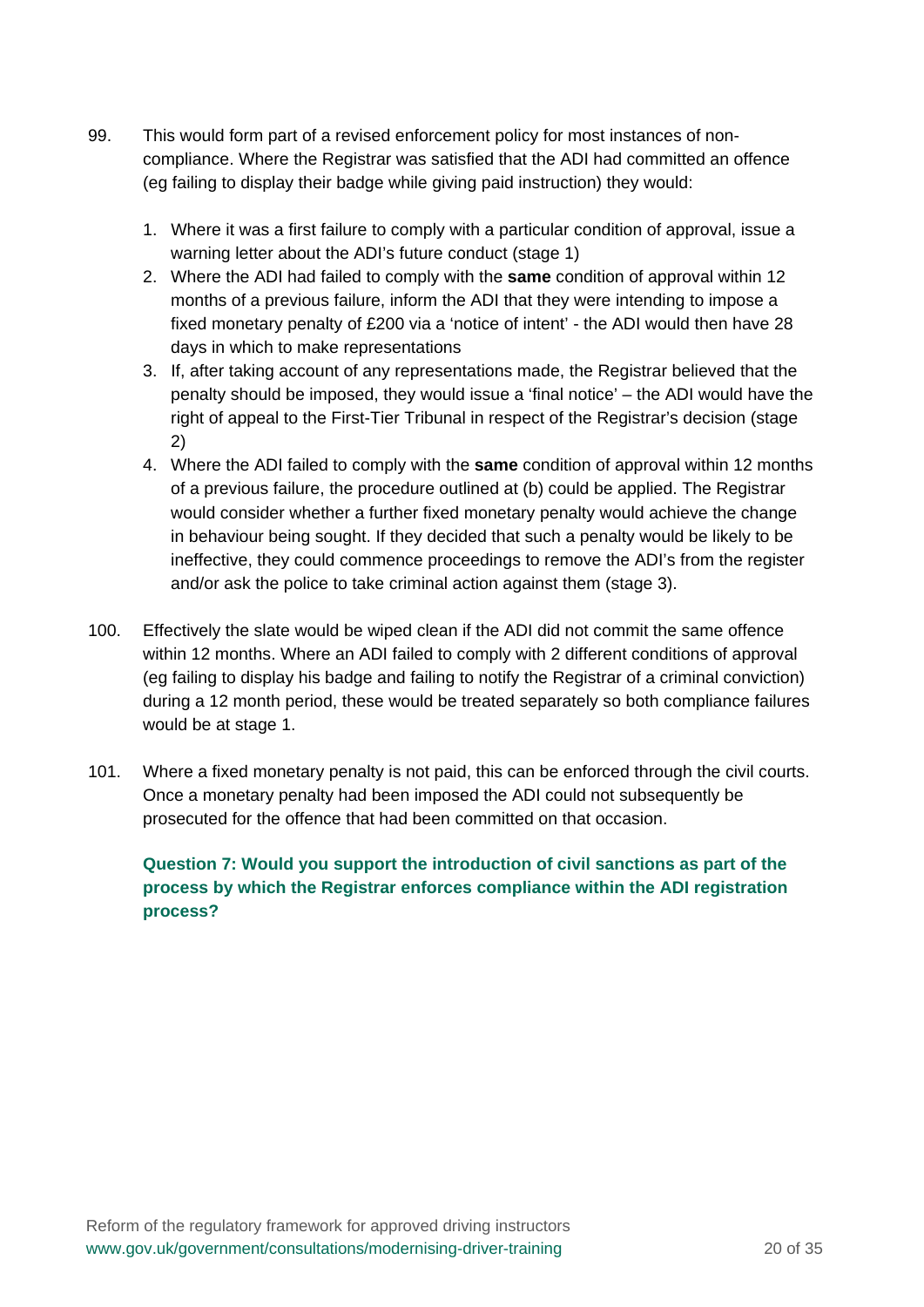### Revisions to the standards check booking system and the fee structure for registration

- 102. At the moment a large number of ADIs fail to attend for their check test or cancel it at short notice<sup>10</sup>. This makes the process more expensive, because examiner time is normally lost and extra administration is required to re-booked the assessment.
- 103. Some ADIs wish to deliver fleet training or other specialised training for local authorities or others, many of which currently require the instructor to have obtained a high grade in their check test. Such ADIs may seek to improve their grade in order to obtain or retain this additional work and look for an early standards check. However, they cannot book such a test and DSA could not charge for the costs incurred in providing it.
- 104. All ADIs pay the same £300 registration fee. This includes the cost of the check test. However some ADIs have more check tests than others in a registration period. For example around 15% of ADIs fail the check test and are given a second, and if necessary, a third attempt.
- 105. Possible solutions to these issues are:
	- developing an on-line system for ADIs to book their standards check appointments at a time and date that better suits them
	- changing the fee structure so that an ADI pays a lower initial fee for registration and a separate fee for the standards check at the time the test is booked

#### **Question 8: Would you support the introduction of an online booking process for the standards check?**

**Question 9: Would you support the restructuring of the registration fee so that the standards check is paid for separately at the time of booking?** 

### The ADI grading structure

106. ADIs are graded at the end of the check test. An ADI receiving a grade 1, 2 or 3 is substandard (i.e. below the minimum standard required to stay on the register). Grade 4 is the minimum standard of performance required. Grades 5 and 6 indicate that the ADIs performance is above the minimum standard. An 'Educational' grade is sometimes given when an ADI is new on the register. The current system is felt to be confusing for some who normally expect grade 1 to be the highest grade.

 $10$  Of all check tests booked in 2012 to 2013, 25% are cancelled by ADI, 10% failed to attend. Source: DSA database.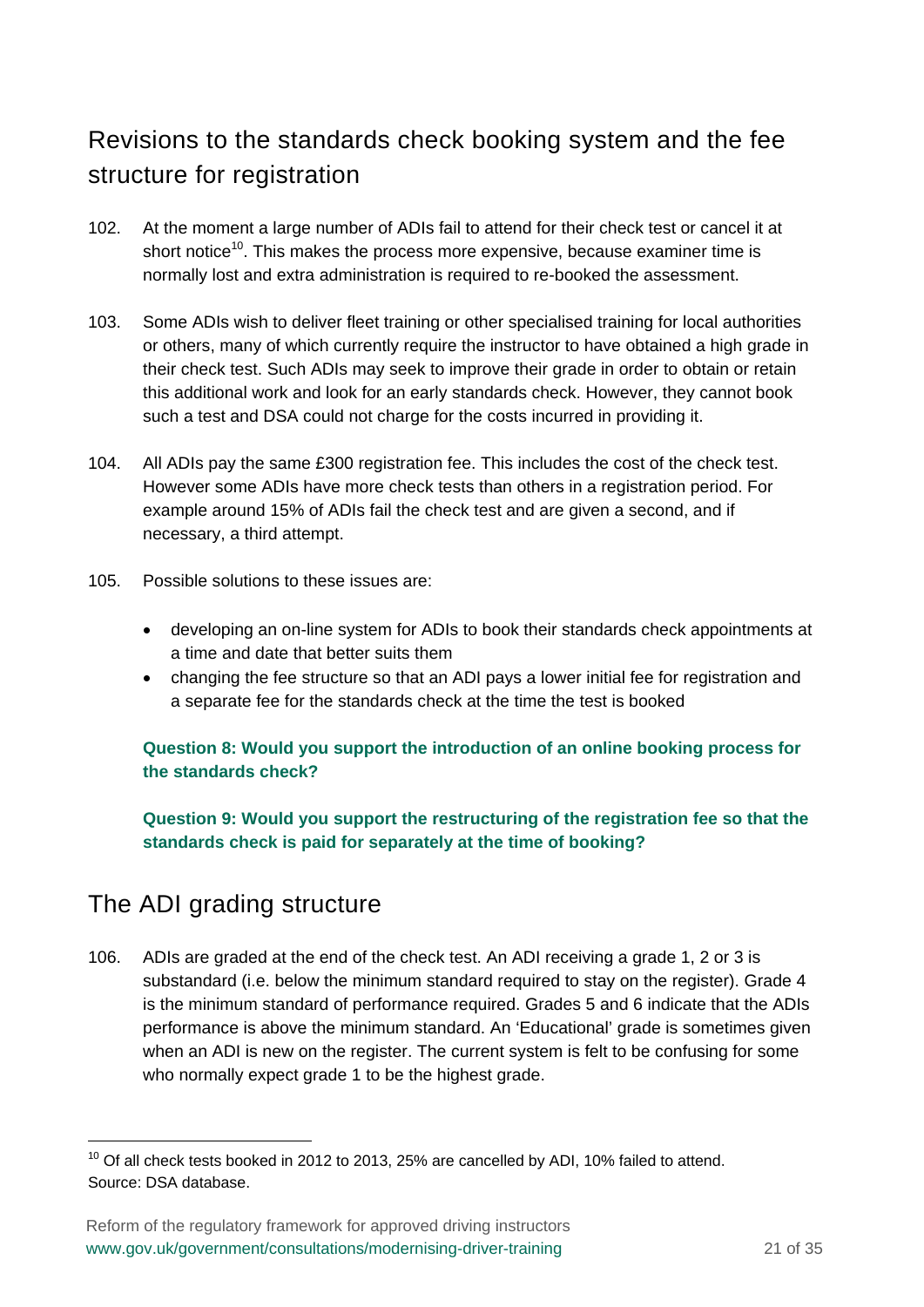- 107. We will be removing the existing 'Educational' grade. The new standards check form will score an ADI's competence, in a particular area, between 0 (no evidence of competence) and 3 (competence demonstrated in all areas). We are, therefore, considering whether to move to a grading system for ADIs which:
	- uses 4 grades as per the standards check form
	- uses descriptors as per the standards check form, rather than numbers (ie 'Not acceptable' or 'Fully competent')
- 108. Changing the grading system will also have the advantage of differentiating the old check test and the new standards check processes.

**Question 10: Would you support changes to the ADI grading structure?** 

**Question 11: If yes, what would your preferred structure be?** 

### Consumer information

- 109. The government's proposed wider consultation on measures to improve the safety of young drivers will invite views on how to improve the general information that is available to learners and parents.
- 110. Some pupils have particular needs when it comes to selecting an ADI, eg they may be looking for expertise in supporting very nervous learners. We want to help people to choose the ADI best able to meet their learning needs.
- 111. DSA already operates a 'find your nearest' facility. This is available at www.gov.uk/find-driving-schools-and-lessons.
- 112. Commercial websites already provide some, limited, information about driver training services. However, the Registrar is in a unique position to publish information about all ADIs - their specialisms, the standards to which they operate, etc.

#### **Question 12: What information about ADIs do you think it would be useful and fair for DSA to make available to potential consumers?**

### Requalification

113. Currently, ADIs who allow their registration to lapse for longer than 12 months must requalify by passing the 3 elements of the qualifying test again before they can re-register.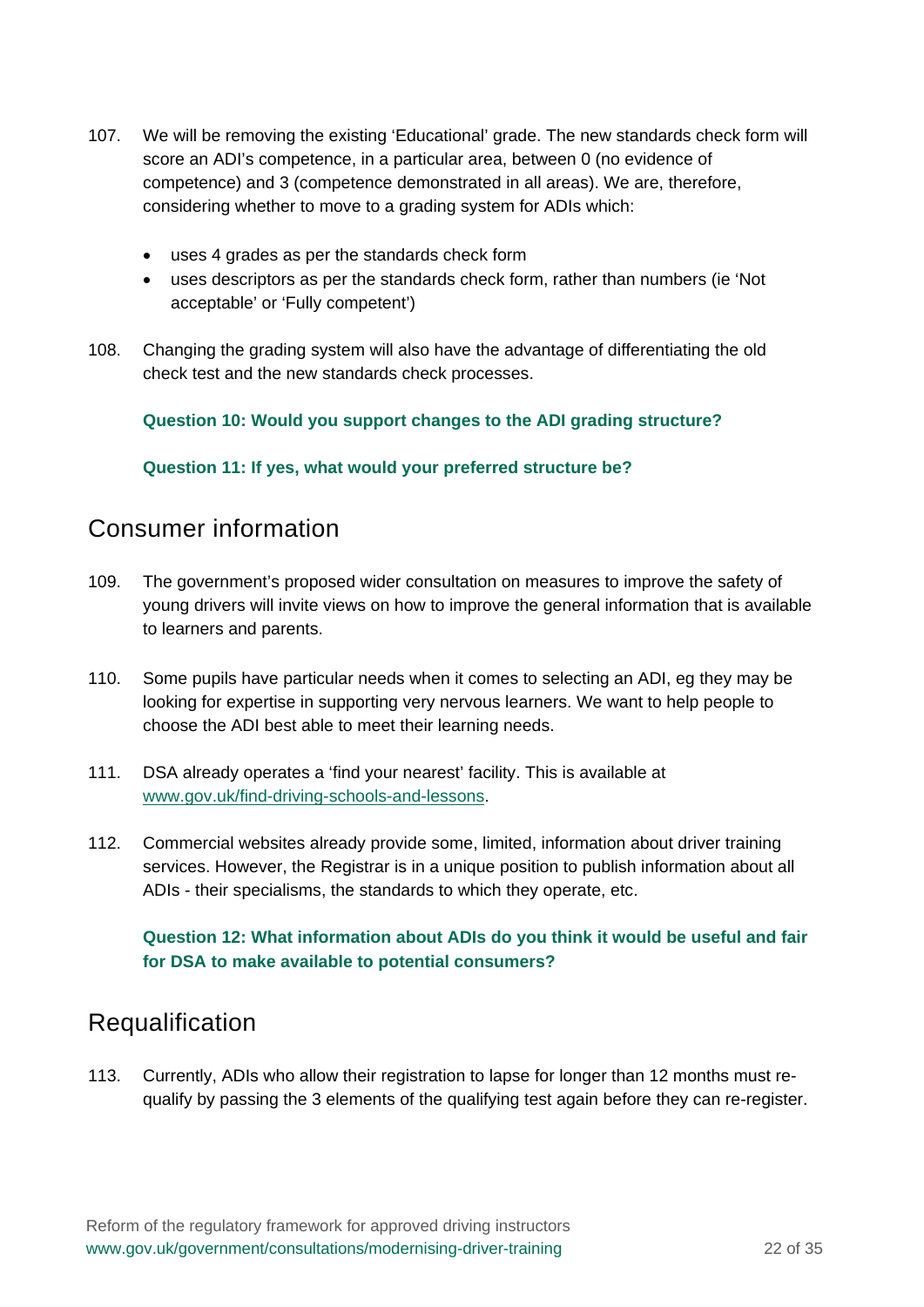This creates an additional burden for those ADIs. An average of 25 ADIs re-qualify each vear.<sup>11</sup>

114. We propose to end this requirement. Instead, the Registrar would treat the ADI the same as any other new entrant to the register but ensure they undergo a standards check soon after re-registration.

**Question 13: Do you agree that an ADI whose registration has lapsed for more than 12 months should no longer be required to re-qualify but instead undergo a standards check soon after re-registration?** 

### Voluntary removal from the register

- 115. There is no provision in the current legislation for ADIs who do not wish to remain on the register to have their name voluntarily removed. Although the Registrar currently acts on such requests, his actions are purely administrative as there is no specific legal base for doing so.
- 116. We propose to change the legislation to allow the removal of an ADI's name from the register on request. However it should be noted that there would be no refund of any part of the registration fee.

**Question 14: Do you agree that the legislation should be changed to allow the Registrar to remove an ADI from the register at their request?** 

 $\overline{a}$ 

 $11$  Figures from DSA database.

Reform of the regulatory framework for approved driving instructors www.gov.uk/government/consultations/modernising-driver-training 23 of 35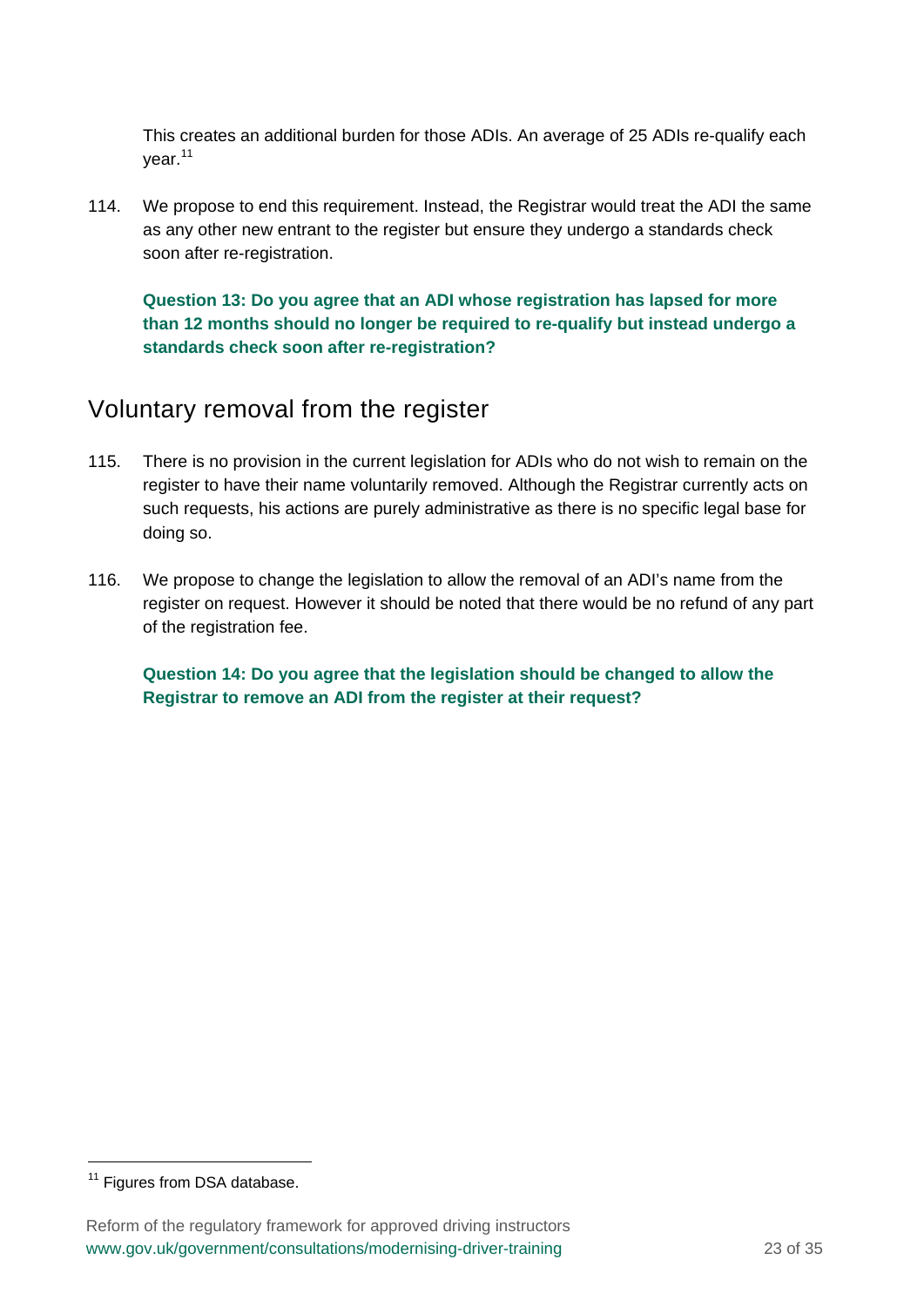# How to respond

- 117. Please tell us what you think of the proposals in this consultation by completing the reply form at: www.research.net/s/modernisingdrivertraining.
- 118. If you have difficulties downloading the consultation paper or using the online reply form or have any questions on the consultation paper please email us at: consultations@dsa.gsi.gov.uk You can also contact us on 0115 936 6093, or minicom 0115 936 6660, and we will send you a hard copy, including a hard copy response form.
- 119. If you are unable to respond electronically, please reply by post, using the hard copy response form we can send you, to:

DSA Policy Team The Axis Building 112 Upper Parliament Street **Nottingham** NG1 6LP

- 120. The consultation period will last for 6 weeks from 27 June to 8 August 2013, in accordance with the principles set out in Annex B.
- 121. Responses must arrive no later than 8 August although earlier receipt would help us. Please note that **we are unable to consider any comments received anonymously** and only those responses received using the [online o](http://www.research.net/s/modernisingdrivertraining)r hard copy reply form will be accepted. We will acknowledge every response.
- 122. If you are replying on behalf of an organisation, it would be helpful if you could tell us who you are representing, the nature of the organisation, how many individuals' views are included within the response and what steps you have taken to gather those views.

# Freedom of Information

- 123. Information provided in response to this consultation, including personal information, may be subject to publication or disclosure in accordance with the Freedom of Information Act 2000 (FOIA) or the Environmental Information Regulations 2004.
- 124. If you want information that you provide to be treated as confidential, please be aware that, under the FOIA, there is a statutory Code of Practice with which public authorities must comply and which deals, amongst other things, with obligations of confidence.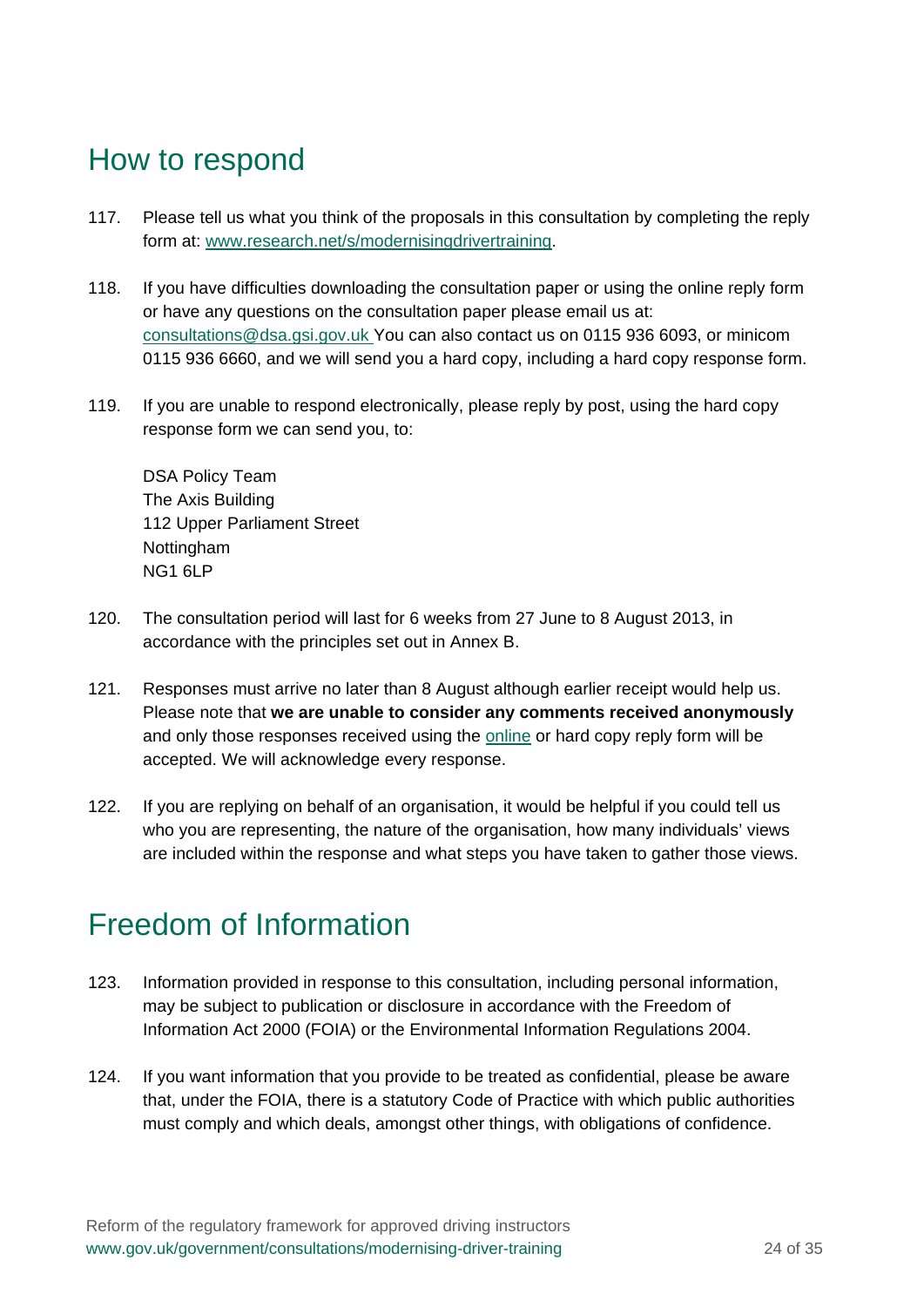- 125. In view of this it would be helpful if you could explain to us why you regard the information you have provided as confidential. If we receive a request for disclosure of the information, we will take full account of your explanation, but we cannot give an assurance that confidentiality can be maintained in all circumstances. An automatic confidentiality disclaimer generated by your IT system will not, of itself, be regarded as binding on the department.
- 126. The department will process your personal data in accordance with the Data Protection Act 1998 (DPA) and in the majority of circumstances this will mean that your personal data will not be disclosed to third parties.

# What will happen next

- 127. We will use your responses to this consultation exercise to inform ministers. A report based on the responses will be produced and published on the website: www.gov.uk/government/consultations/modernising-driver-training.
- 128. Once ministers have considered the report they will make their decision on how to proceed.
- 129. We will contact everyone who sends us comments to tell them when the response to consultation report is available.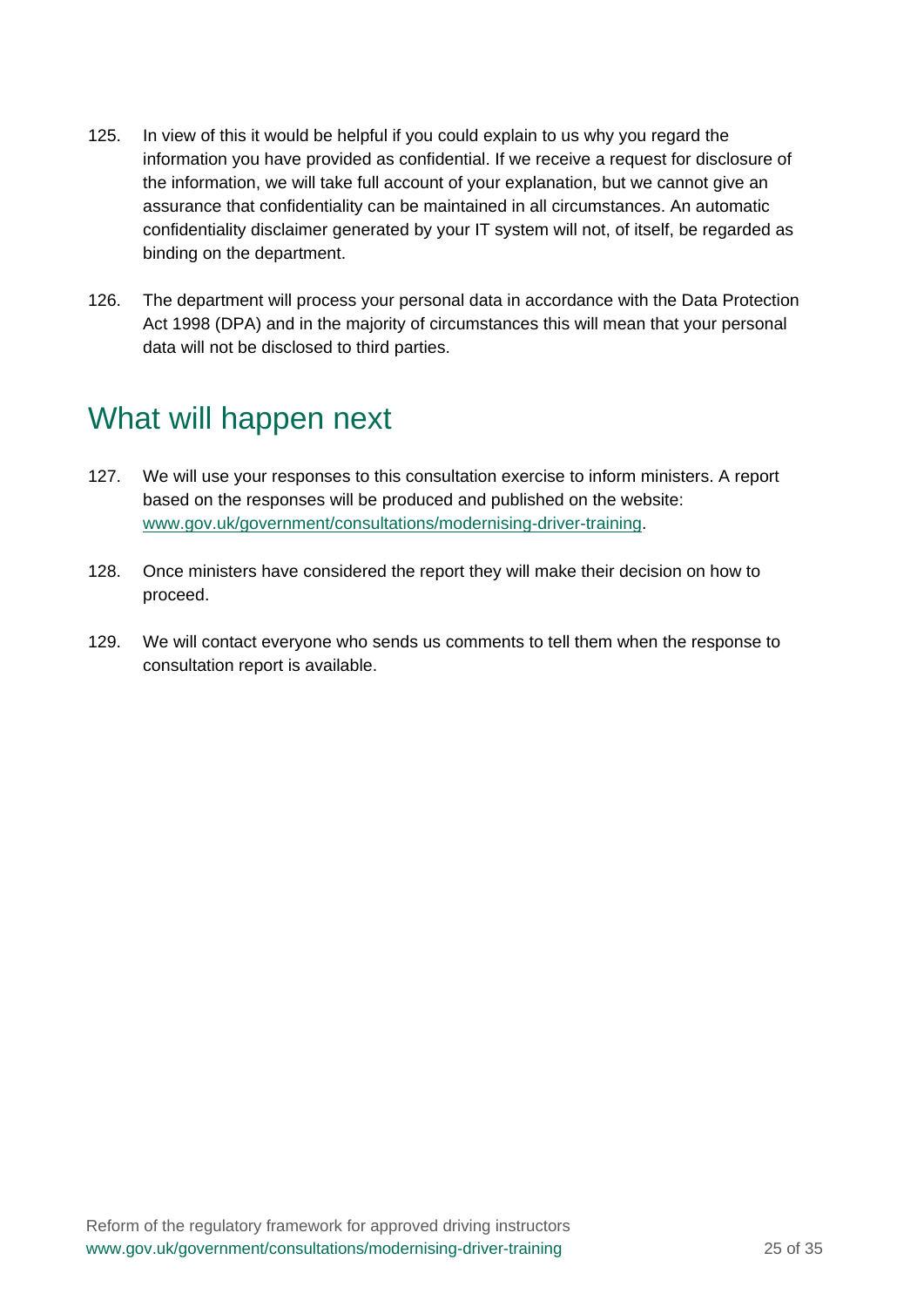# Annex A: initial impact assessment

1. The initial impact assessment (IA) analyses the costs and benefits of each of the qualification proposals in this paper in more detail. It can be found at www.gov.uk/government/uploads/system/uploads/attachment\_data/file/204885/annex-aimpact-assessment.pdf.

### Exemption from regulation for micro-businesses and start-ups

2. The government announced in the March 2011 Budget that it would introduce a moratorium exempting micro and start-up businesses from new domestic regulation for 3 years from 1 April 2011. Our preferred proposal will require major changes to domestic regulations and therefore any such alterations could not be in force before April 2014.

# Annex B: consultation principles

- 1. Consultation principles:
	- departments will follow a range of timescales rather than defaulting to a 12-week period, particularly where extensive engagement has occurred before
	- departments will need to give more thought to how they engage with and consult with those who are affected
	- consultation should be 'digital by default', but other forms should be used where these are needed to reach the groups affected by a policy
	- the principles of the Compact between government and the voluntary and community sector will continue to be respected
- 2. If you have any queries about the consultation principles or have comments about the consultation process please contact:

Bob Hannigan Consultation Co-ordinator Driving Standards Agency The Axis Building 112 Parliament Street **Nottingham** NG1 6LP

Email: bob.hannigan@dsa.gsi.gov.uk Phone: 0115 936 6145 Fax: 0115 936 6573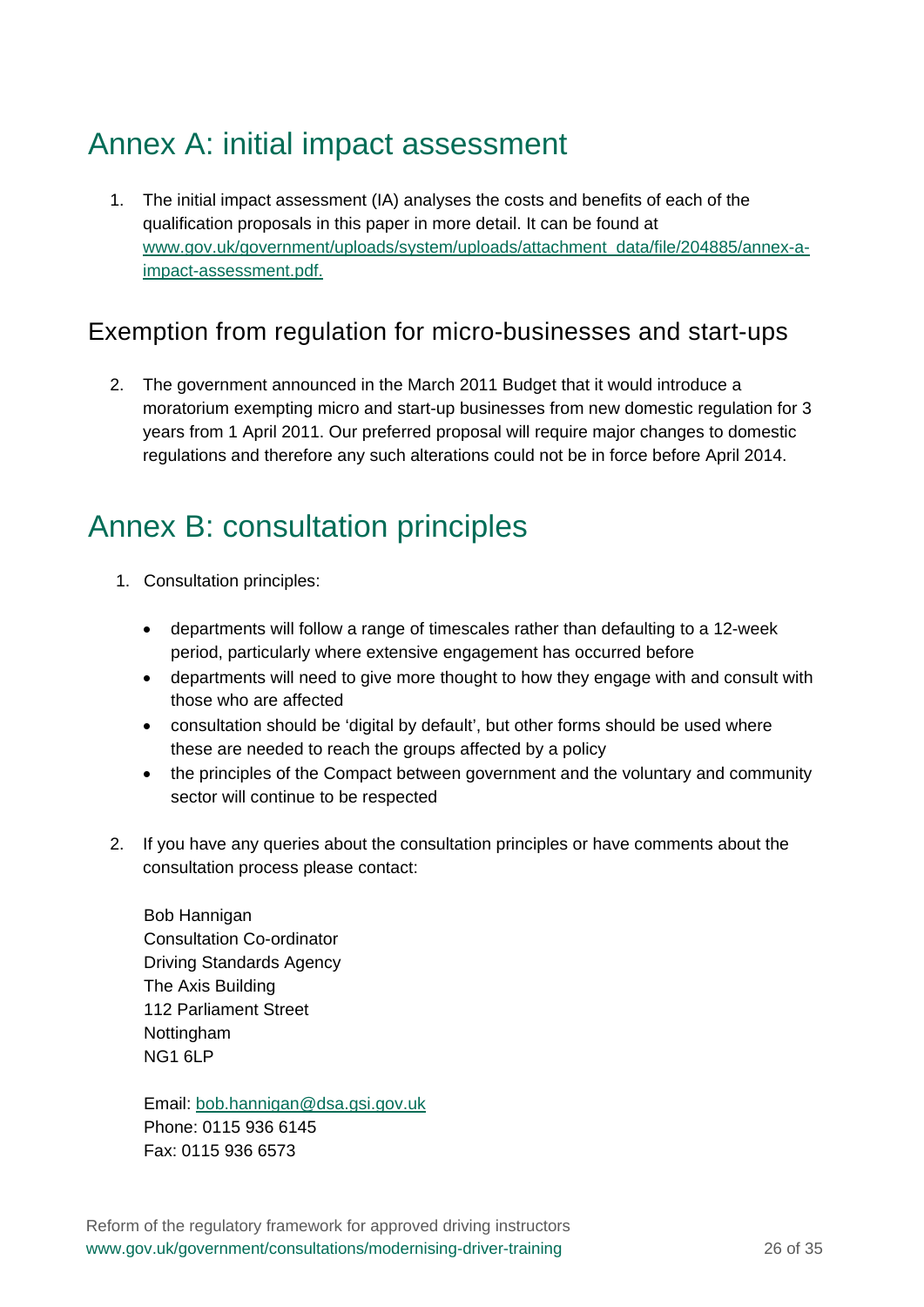### Application within the United Kingdom

- 3. The responsibility for the driving ADIs qualification and register in Scotland and Wales remains with the Secretary of State for Transport.
- 4. The arrangements regarding driving instruction are delivered separately in Northern Ireland.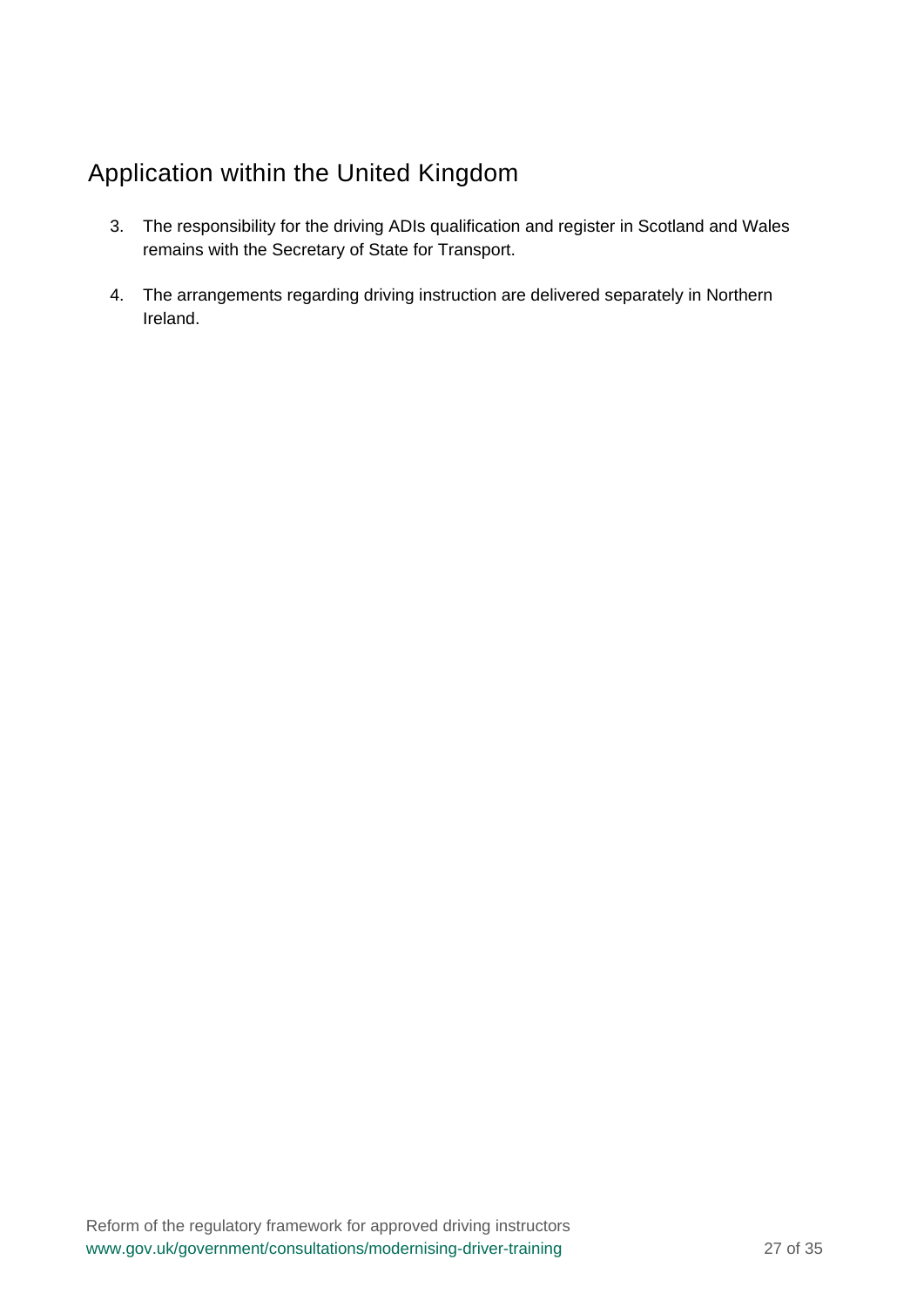# Annex C: scope of the new regulatory framework

The scope of the new regulatory framework

- 1. Unless stated in the consultation paper, the statutory obligations would be on individual ADIs and those who teach ADIs ie instructor trainers.
- 2. The proposals in this consultation paper will regulate the qualification, registration and standards of:
	- all qualified ADIs<sup>12</sup> providing paid 'in vehicle' instruction to a person holding either a provisional or full category B driving licence (ie car or light van)
- 3. In this context 'in vehicle' covers instruction in a vehicle, whether moving or stationery, that has the potential to influence how people drive on the public highway. This would include any on-road driver training provided by vehicle manufacturers. Paragraph 6 below provides a fuller description.
- 4. The regulatory framework will also cover the approval of organisations (this could be an individual or a company) to deliver the new vocational qualification for instructors. Approval will be on the basis of their ability to deliver the whole training syllabus, which includes both 'in-vehicle' and other aspects of instruction.
- 5. We propose to activate Schedule 6 of The Road Safety Act 2006 which allows more flexibility in defining which paid in car training activities fall within the definition of professional driving instruction. This also enables the regulations to include business owners and those who franchise instructors to provide services. Many of these will be ADIs, and therefore already subject to the various statutory obligations. We are not at this stage proposing to regulate those business owners who are not ADIs. We shall however keep this under review.
- 6. At its introduction, the following training activities would not be covered by the new regulatory framework:
	- paid 'in-vehicle' instruction in respect of other categories of motor vehicle
	- paid 'in-vehicle' instruction in respect of category B+E
	- any statutory assessment of driving, including the driving tests
	- training provision given outside of the vehicle or off-road, including:
		- o 'classroom based' training
		- o skid pan training
		- o recreational off-road driver training; for example mud, 4x4

<sup>&</sup>lt;sup>12</sup> including ADIs who are registered disabled

Reform of the regulatory framework for approved driving instructors www.gov.uk/government/consultations/modernising-driver-training 28 of 35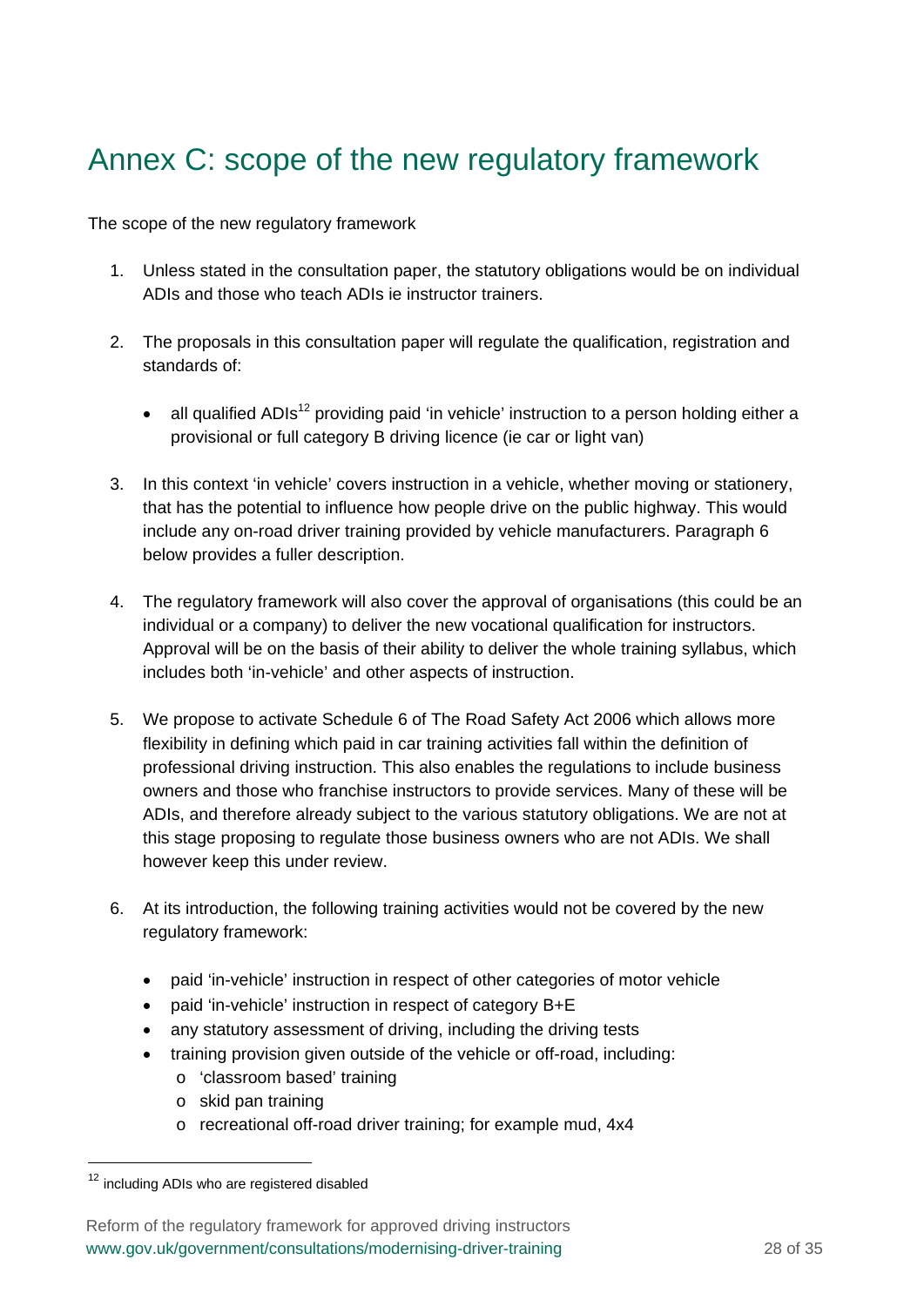- o recreational track days
- o instrument familiarisation provided by vehicle manufacturers
- driver training provided by MOD instructors to its own operational staff
- driver training provided by police instructors to police staff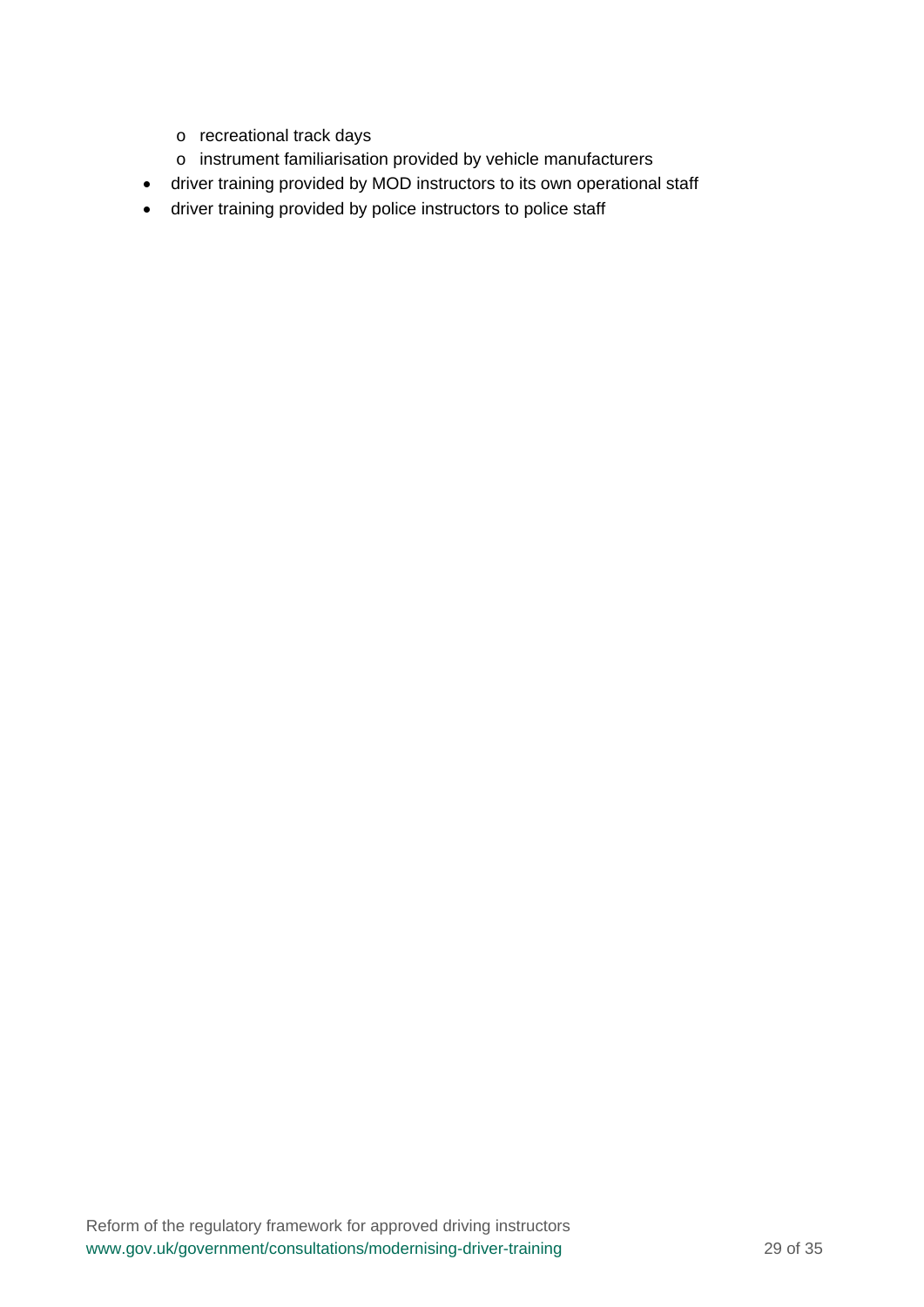# Annex D: how vocational qualifications work

1. Vocational qualifications offer a practical learning programme that relates directly to a specific job role or sector. They emphasise practical skills and knowledge, are usually mapped against National Occupational Standards (NOS) and reflect current industry practices.



2. NOS define everything a person needs to know, understand and be able to do to demonstrate competence in a specific role. The existing Driver

Training NOS have been revised so that they are now a verbatim match with the DSA's National Driver/Rider Training Standards

- 3. NOS are expressed in terms of 'learning outcomes' i.e. the learner will 'be able to' undertake particular tasks or will 'know and understand' particular elements of supporting knowledge.
- 4. Vocational qualifications are usually assessed in several ways, in order to create a 'portfolio' of evidence. This allows for triangulation in the assessment process. In developing any qualification a standards setting body will work with an awarding organisation to define what level of competence must be demonstrated, what 'competence looks like' and what is acceptable evidence of competence. This information is embodied in a qualification 'workbook' or similar document. They will also, normally define, what qualifications are required by those who undertake training and assessment.
- 5. The awarding organisation recruits and approves training centres to deliver a qualification. They are responsible for the administration of assessment, the operation of quality assurance processes and the certification of successful students.
- 6. First level quality assurance processes are operated by staff within the training centres, who are qualified to administer internal quality assurance processes. They check the work of staff carrying out assessments within a particular approved training centre to ensure all the required competences are being demonstrated consistently and to the required level.
- 7. A further level of qualify assurance, known as external quality assurance or external verification is provided by suitably qualified professionals contracted to the awarding organisation. These individuals undertake audit visits to ensure consistency of provision across training centres. If they detect quality problems they work, initially, with the internal quality assurance staff at the training centre to solve them. Where problems are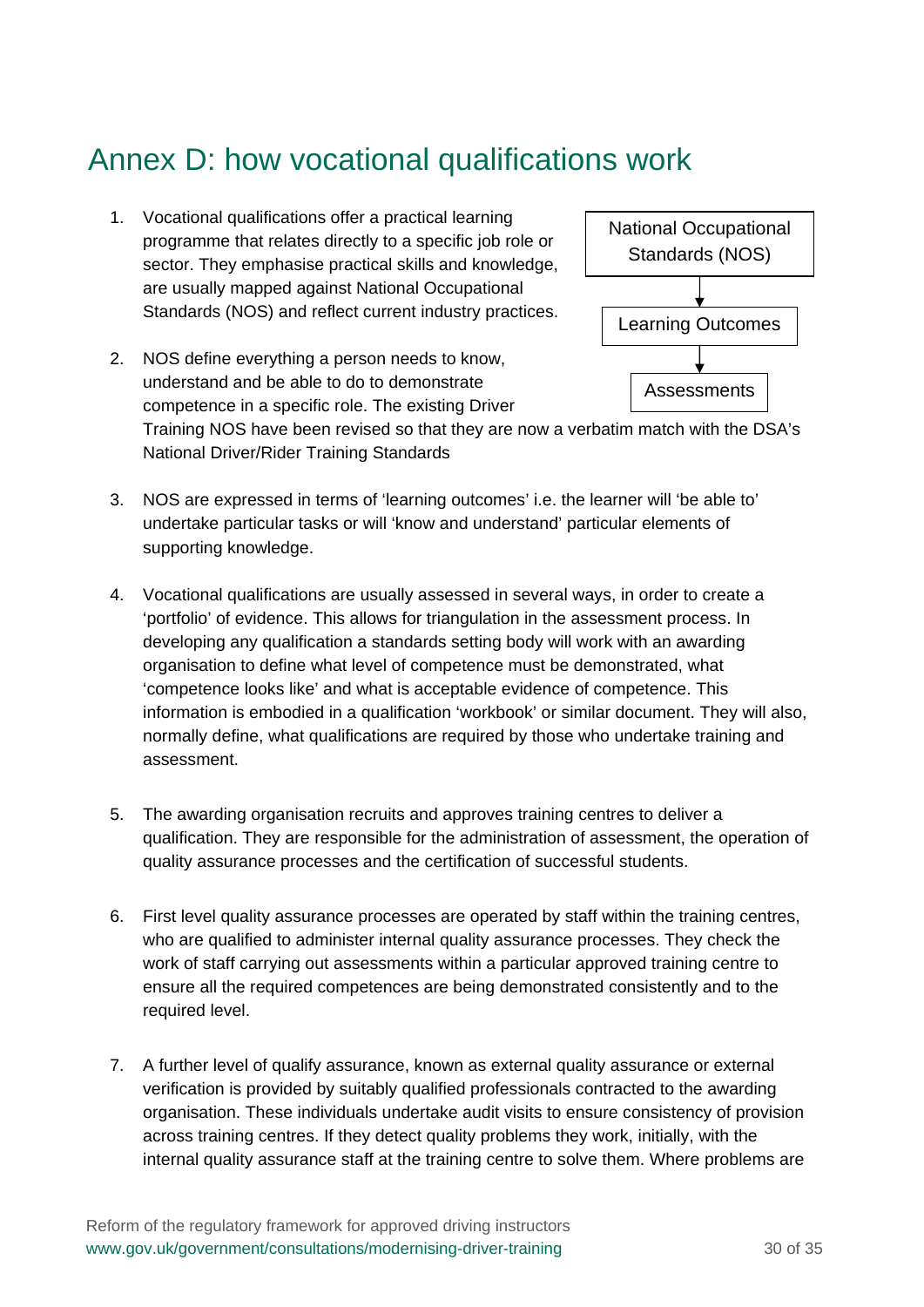not resolved they can be escalated through the awarding organisation's internal processes e.g. to regional advisors etc.

8. Ultimate responsibility for the quality of regulated qualifications lies with Ofqual who can, if required, require an awarding organisation to take action. If all such action fails they can remove the awarding organisation's approval to deliver the qualification.

### How the vocational qualification in driving instruction would work

- 9. When an awarding organisation has developed a set of units which make up a particular vocational qualification these are placed on the Qualification and Credit Framework (QCF). The QCF recognises qualifications and units by awarding credits.
- 10. DSA's preferred option is for a 2 part qualification under which all assessment would be carried out by approved training centres. The first part, which would be based on a DSA 'Developed Driving Standard' would require PDIs to demonstrate they have sufficient understanding of driving theory to be able to explain it to learners and that they can drive at level  $3^{13}$ . The second, based on the NOS $^{14}$  aligned with the National Driver/Rider Training Standard, would require candidates to demonstrate their ability to provide effective driving instruction.
- 11. It is likely that the first part would constitute an Award (1-12 credits) at level 3. Both parts are likely to constitute a Certificate (13-36 credits) at level 3.
- 12. The rules which define the required content of a qualification are known as the rules of combination.

#### **Draft rules of combination for the ADI vocational qualification**

To achieve the **Level 3 Award in Driving Ability** learners must achieve:

- 1- 6 (?) credits against each of the following units:
- Unit 1 Demonstrate developed understanding of the 'National standard for driving cars (category B)' and 'The Highway Code'
- Unit 2 Demonstrate developed driving competence

To achieve the **Level 3 Certificate in Driving Instruction** learners must achieve:

<sup>&</sup>lt;sup>13</sup> This can be found at www.gov.uk/government/organisations/driving-standards-agency/series/nationaldriving-and-riding-standards

<sup>&</sup>lt;sup>14</sup> These can be found at: www.people1st.co.uk/hidden-section/passenger-transport-nos/driver-training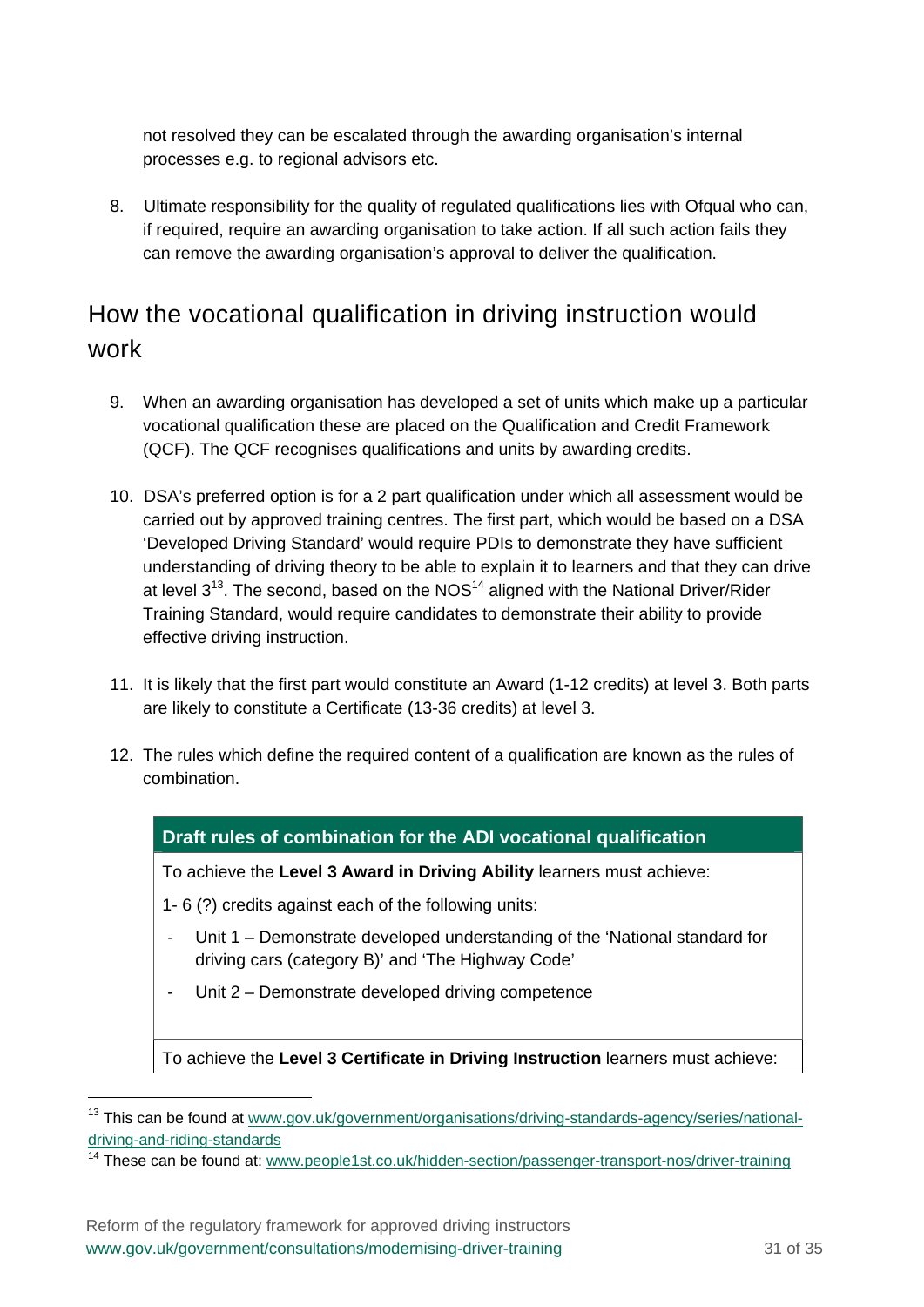1- 6 (?) credits against each of the following units:

- Unit 3 ( PPLDT01) Prepare to train learner drivers ensuring that all legal and regulatory requirements are met
- Unit 4 (PPLDT02) Design learning programmes for learner drivers
- Unit 5 (PPLDT03) Enable safe and responsible driving
- Unit 6 (PPLDT04) Manage risk to trainer, learner driver and third parties
- 13. The criteria for assessment would be set down in the definitive documentation agreed between DSA and the awarding organisation.
- 14. It is proposed that DSA as the standards setting authority, would contract with a single awarding organisation, or with a consortium working through a single lead organisation, to develop the units which will make up the qualification and to deliver it. When the units are agreed they would be placed on the QCF as a 'restricted units'. The DSA has decided on this approach - in line with Ofqual guidance on qualifications for licence to practice purposes – to reduce the possibility of variation creeping into the interpretation of the learning outcomes etc.
- 15. The awarding organisation would then recruit training centres, ensure that they have appropriately qualified staff, suitable systems etc, and approve them. They would train staff at the centres in the correct interpretation of the qualification documentation and the operation of quality assurance systems.
- 16. In the first 1 or 2 years of delivery an approved training centre is not usually permitted to certify its students until it has been subject to the external quality assurance process and that has confirmed that assessment has been carried out correctly. (There may be exceptions where a centre has proved its competence delivering closely related qualifications.) This may mean some, initial, delay before students can gain their certificate and apply for entry onto the ADI register. However, once an approved centre has demonstrated that it is operating, consistently, to the appropriate standard, the external quality assurance process will be carried out post-hoc and the awarding organisation will be permitted to certify on its own authority.
- 17. Industry stakeholders have suggested that DSA staff should undertake the external qualify assurance role and this option has been costed, as part of the initial IA. However it should be noted that, because of the overheads that DSA staff would have to recover, this would make the process very much more expensive than the normal procedure. It should also be noted that placing DSA in this role would, potentially, run counter to practice within the QCF environment where there is a clear line of accountability through the awarding organisations to Ofqual.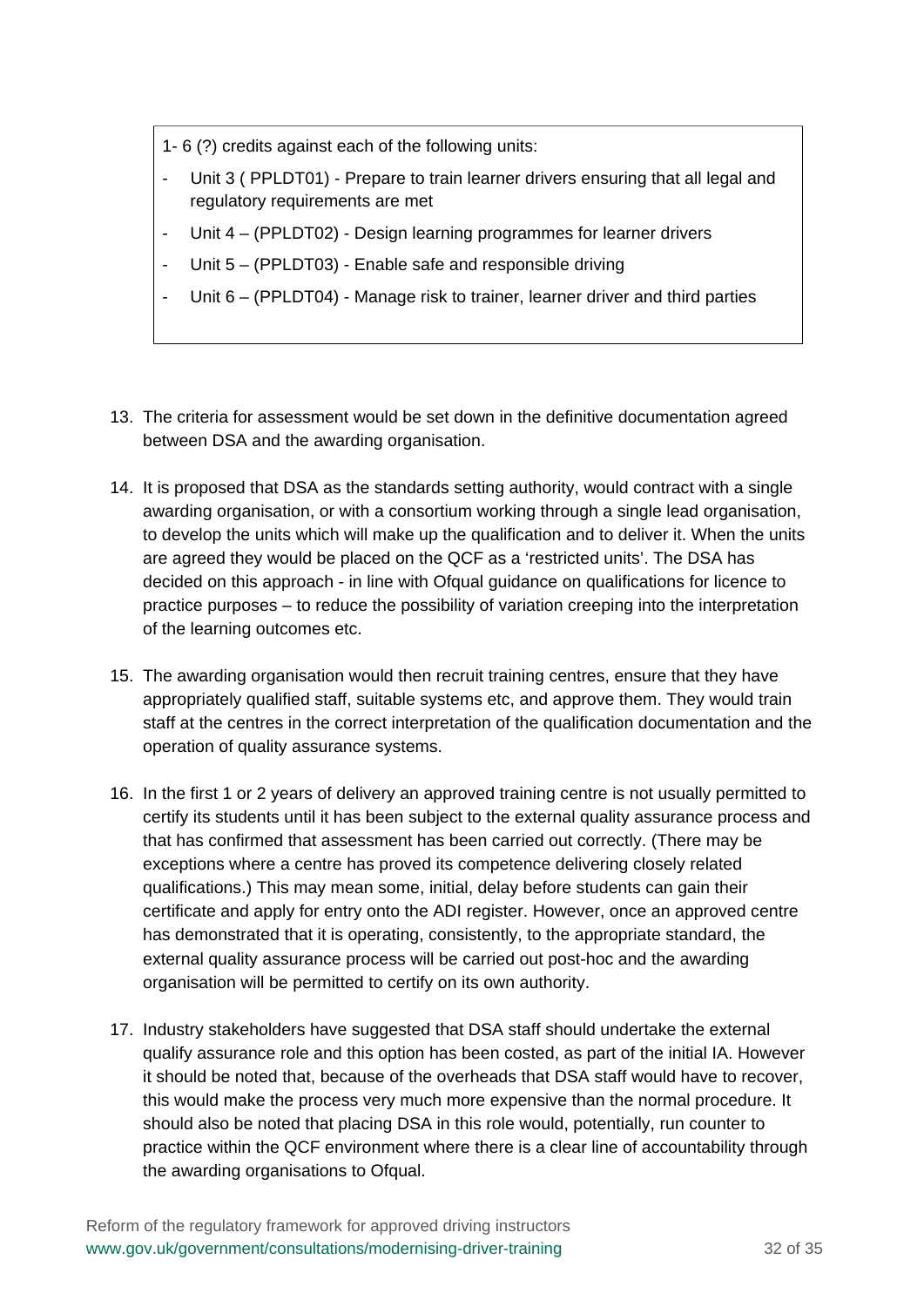- 18. Successful completion of the vocational qualification would not be sufficient to grant an individual an automatic right to be placed on the ADI register. They would still have to satisfy the Registrar's 'fit and proper' and Disclosure and Barring Service (DBS) requirements. This will be through a criminal records disclosure check through DSA. A fee would be charged for this as set out in the IA (these costs are currently recovered through the part 1 fee). The date of the DBS check would need to be no more than 6 months before the PDI applied to register with DSA as an ADI. For this reason the approved training centres will be charged with counselling all applicants for a place on the qualification to ensure that they did not proceed if they were aware of any reason why they would not be able to meet those checks.
- 19. DSA proposes to enter into a tendering process with AOs to develop and deliver the vocational qualification. We believe that recognition as an awarding organisation by Ofqual effectively constitutes a call-off framework of those eligible to bid.
- 20. The operation of the contract between the DSA and the awarding organisation will be clarified as proposals are developed further - in particular around the mechanisms by which DSA project costs are recovered. It is envisaged that the initial concession/contract will be let for a minimum of 5 to 7 years.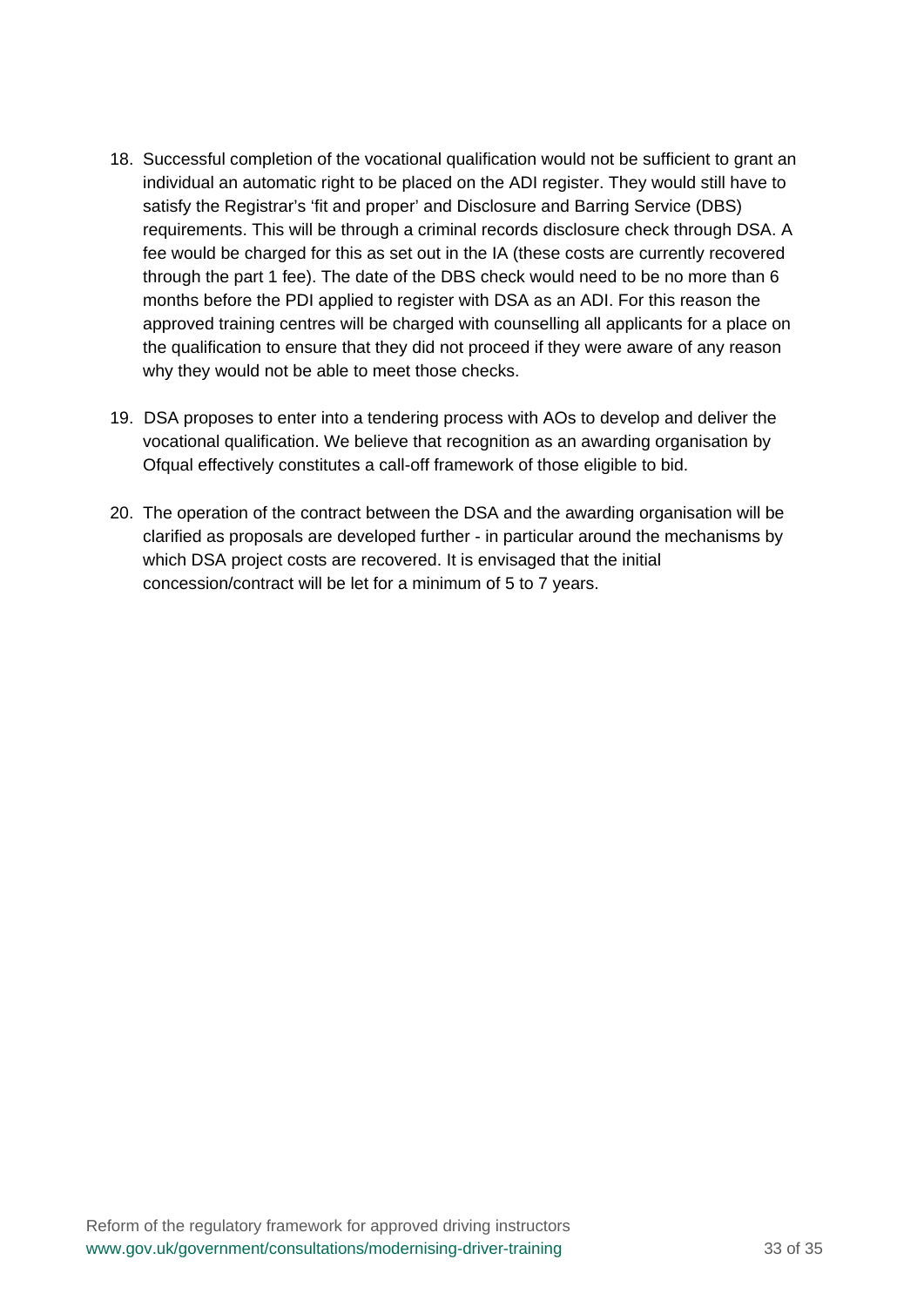# Annex E: example of the new standards check form

|                                                                                                                                                    |                                                                                                                                                                                                                                               | <b>Standards Check Form SC1</b>                                                                        |                            |  |  |
|----------------------------------------------------------------------------------------------------------------------------------------------------|-----------------------------------------------------------------------------------------------------------------------------------------------------------------------------------------------------------------------------------------------|--------------------------------------------------------------------------------------------------------|----------------------------|--|--|
|                                                                                                                                                    | <b>INFORMATION</b>                                                                                                                                                                                                                            |                                                                                                        |                            |  |  |
|                                                                                                                                                    |                                                                                                                                                                                                                                               | Outcome/                                                                                               |                            |  |  |
| Driving                                                                                                                                            | Trainer<br>Name                                                                                                                                                                                                                               | Location<br>Grade                                                                                      |                            |  |  |
| Standards                                                                                                                                          |                                                                                                                                                                                                                                               | Date                                                                                                   |                            |  |  |
| Agency                                                                                                                                             | PRN                                                                                                                                                                                                                                           | No<br><b>Dual Controls</b><br>Yes                                                                      |                            |  |  |
|                                                                                                                                                    | Valid                                                                                                                                                                                                                                         | Reg No.                                                                                                |                            |  |  |
|                                                                                                                                                    | Certificate Yes<br><b>No</b>                                                                                                                                                                                                                  |                                                                                                        |                            |  |  |
|                                                                                                                                                    |                                                                                                                                                                                                                                               | Accompanied?<br>QA<br><b>Trainer</b><br>Other                                                          |                            |  |  |
|                                                                                                                                                    | <b>ASSESSMENT</b>                                                                                                                                                                                                                             | Competence                                                                                             |                            |  |  |
|                                                                                                                                                    |                                                                                                                                                                                                                                               | 2<br>1<br>o                                                                                            | з                          |  |  |
| Pupil:<br>Beginner                                                                                                                                 | Partly Trained<br>Trained<br><b>FLH New</b>                                                                                                                                                                                                   | <b>FLH Experienced</b>                                                                                 |                            |  |  |
| Lesson theme:                                                                                                                                      | <b>Junctions</b><br>Town & city driving                                                                                                                                                                                                       | emonstrated<br>a few elements<br>Demonstrated<br>In most elements<br>Interacting with other road users | monstrated<br>all elements |  |  |
| Dual carriageway faster moving roads                                                                                                               | Defensive driving                                                                                                                                                                                                                             | Noewdence<br>Effective use of mirrors                                                                  |                            |  |  |
| Independent driving                                                                                                                                | Rural roads<br>Eco-safe driving<br>Motorways I                                                                                                                                                                                                |                                                                                                        |                            |  |  |
|                                                                                                                                                    |                                                                                                                                                                                                                                               | ă٤                                                                                                     | దిక                        |  |  |
| Recap a manoeuvre                                                                                                                                  | Commentary<br>Recap emergency stop                                                                                                                                                                                                            | Other                                                                                                  |                            |  |  |
| <b>LESSON PLANNING</b>                                                                                                                             |                                                                                                                                                                                                                                               |                                                                                                        |                            |  |  |
|                                                                                                                                                    | Did the trainer identify the pupil's learning goals and needs?                                                                                                                                                                                |                                                                                                        |                            |  |  |
|                                                                                                                                                    | Was the agreed lesson structure appropriate for the pupil's experience and ability?                                                                                                                                                           |                                                                                                        |                            |  |  |
| Were the practice areas suitable?                                                                                                                  |                                                                                                                                                                                                                                               |                                                                                                        |                            |  |  |
|                                                                                                                                                    | Was the lesson plan adapted, when appropriate, to help the pupil work towards their learning goals?                                                                                                                                           |                                                                                                        |                            |  |  |
| Score for lesson planning                                                                                                                          |                                                                                                                                                                                                                                               |                                                                                                        |                            |  |  |
| <b>RISK MANAGEMENT</b>                                                                                                                             |                                                                                                                                                                                                                                               |                                                                                                        |                            |  |  |
|                                                                                                                                                    | Did the trainer ensure that the pupil fully understood how the responsibility for risk would be shared?                                                                                                                                       |                                                                                                        |                            |  |  |
|                                                                                                                                                    | Were directions and instructions given to the pupil clear and given in good time?                                                                                                                                                             |                                                                                                        |                            |  |  |
|                                                                                                                                                    | Was the trainer aware of the surroundings and the pupil's actions?                                                                                                                                                                            |                                                                                                        |                            |  |  |
|                                                                                                                                                    | Was any verbal or physical intervention by the trainer timely and appropriate?                                                                                                                                                                |                                                                                                        |                            |  |  |
| Was sufficient feedback given to help the pupil understand any potential safety critical incidents?                                                |                                                                                                                                                                                                                                               |                                                                                                        |                            |  |  |
| Score for risk management                                                                                                                          |                                                                                                                                                                                                                                               |                                                                                                        |                            |  |  |
| TEACHING & LEARNING STRATEGIES                                                                                                                     |                                                                                                                                                                                                                                               |                                                                                                        |                            |  |  |
|                                                                                                                                                    | Was the teaching and learning style suited for the pupil's level of ability?<br>Was the pupil encouraged to analyse problems and take responsibility for their learning?                                                                      |                                                                                                        |                            |  |  |
|                                                                                                                                                    |                                                                                                                                                                                                                                               |                                                                                                        |                            |  |  |
| Were opportunities and examples used to clarify learning outcomes?<br>Was the technical information given comprehensive, appropriate and accurate? |                                                                                                                                                                                                                                               |                                                                                                        |                            |  |  |
| Was the pupil given appropriate and timely feedback during the session?                                                                            |                                                                                                                                                                                                                                               |                                                                                                        |                            |  |  |
| Were the pupil's queries followed up and answered?                                                                                                 |                                                                                                                                                                                                                                               |                                                                                                        |                            |  |  |
| Did the trainer maintain an appropriate non-discriminatory manner throughout the session?                                                          |                                                                                                                                                                                                                                               |                                                                                                        |                            |  |  |
| At the end of the session - was the pupil encouraged to reflect on their own performance?                                                          |                                                                                                                                                                                                                                               |                                                                                                        |                            |  |  |
| Score for teaching and learning strategies                                                                                                         |                                                                                                                                                                                                                                               |                                                                                                        |                            |  |  |
|                                                                                                                                                    | <b>REVIEW</b>                                                                                                                                                                                                                                 |                                                                                                        |                            |  |  |
|                                                                                                                                                    |                                                                                                                                                                                                                                               | Yes No N/A                                                                                             |                            |  |  |
|                                                                                                                                                    | Was a score of at least 8 achieved on risk management? (A No in response to this question will result in an automatic fail)<br>Did the trainer manage actual safety critical incidents appropriately? (A No in response to this question will |                                                                                                        |                            |  |  |
| result in an automatic fail)                                                                                                                       |                                                                                                                                                                                                                                               |                                                                                                        |                            |  |  |
| Did the trainer identify significant weaknesses and give correct and sufficient information to avoid safety critical                               |                                                                                                                                                                                                                                               |                                                                                                        |                            |  |  |
| situations occurring? (a No in response to this question will result in an automatic fail)                                                         |                                                                                                                                                                                                                                               |                                                                                                        |                            |  |  |
| Overall score                                                                                                                                      |                                                                                                                                                                                                                                               |                                                                                                        |                            |  |  |
|                                                                                                                                                    |                                                                                                                                                                                                                                               |                                                                                                        |                            |  |  |
|                                                                                                                                                    |                                                                                                                                                                                                                                               |                                                                                                        |                            |  |  |
| Feedback                                                                                                                                           |                                                                                                                                                                                                                                               |                                                                                                        |                            |  |  |
| offered<br>to trainer                                                                                                                              |                                                                                                                                                                                                                                               |                                                                                                        |                            |  |  |
|                                                                                                                                                    |                                                                                                                                                                                                                                               |                                                                                                        |                            |  |  |
|                                                                                                                                                    |                                                                                                                                                                                                                                               |                                                                                                        |                            |  |  |
| <b>Examiner</b>                                                                                                                                    |                                                                                                                                                                                                                                               |                                                                                                        |                            |  |  |
| <b>Name</b>                                                                                                                                        | Signature                                                                                                                                                                                                                                     |                                                                                                        |                            |  |  |
|                                                                                                                                                    |                                                                                                                                                                                                                                               |                                                                                                        | 03/2013                    |  |  |